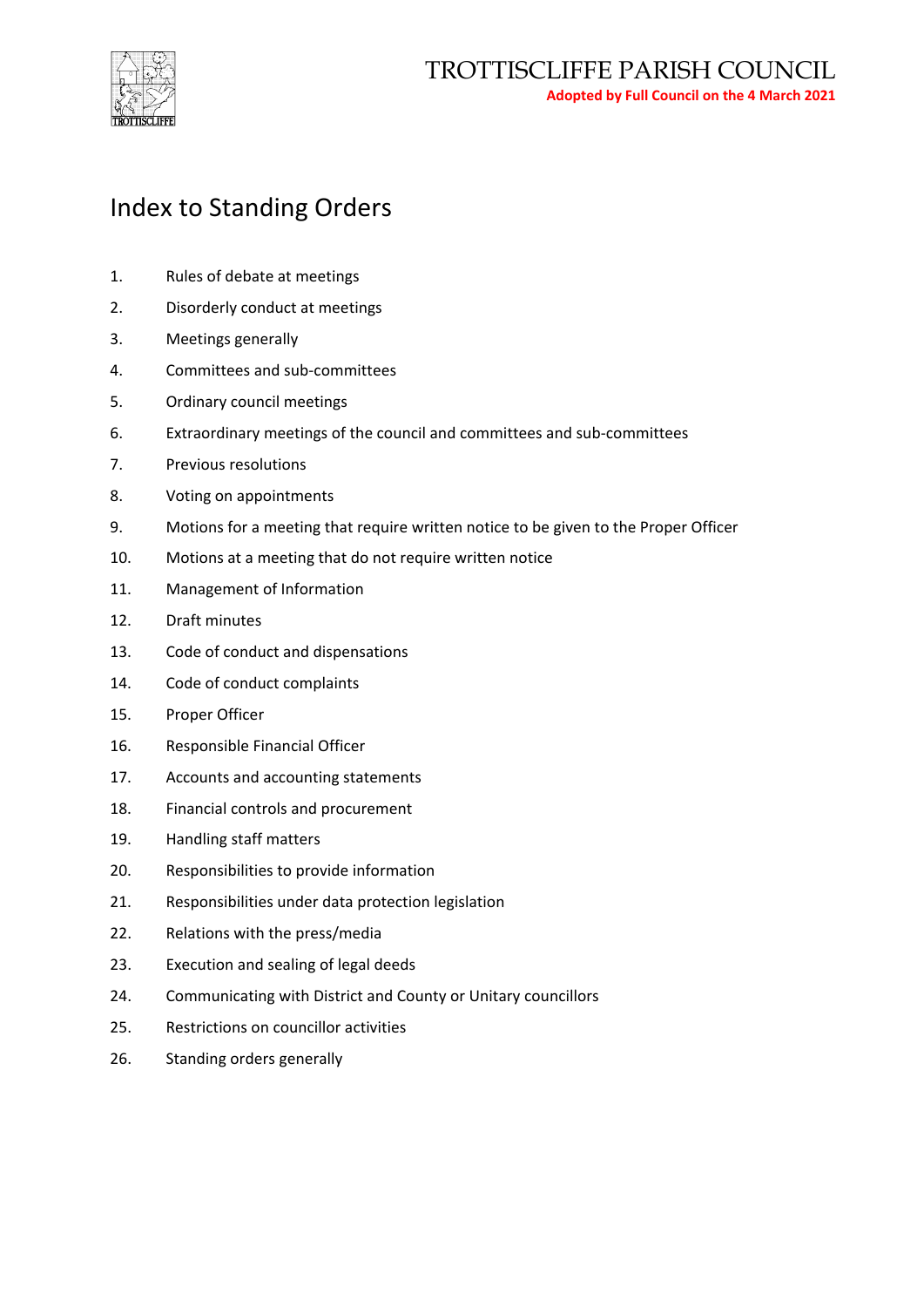

#### 1. Rules of debate at meetings

- a Motions on the agenda shall be considered in the order that they appear unless the order is changed at the discretion of the chairman of the meeting.
- b A motion (including an amendment) shall not be progressed unless it has been moved and seconded.
- c A motion on the agenda that is not moved by its proposer may be treated by the chairman of the meeting as withdrawn.
- d If a motion (including an amendment) has been seconded, it may be withdrawn by the proposer only with the consent of the seconder and the meeting.
- e An amendment is a proposal to remove or add words to a motion. It shall not negate the motion.
- f If an amendment to the original motion is carried, the original motion becomes the substantive motion upon which further amendment(s) may be moved.
- g An amendment shall not be considered unless early verbal notice of it is given at the meeting and, if requested by the chairman of the meeting, is expressed in writing to the chairman.
- h A councillor may move an amendment to his own motion if agreed by the meeting. If a motion has already been seconded, the amendment shall be with the consent of the seconder and the meeting.
- i If there is more than one amendment to an original or substantive motion, the amendments shall be moved in the order directed by the chairman.
- j Subject to standing order 1(k) below, only one amendment shall be moved and debated at a time, the order of which shall be directed by the chairman of the meeting.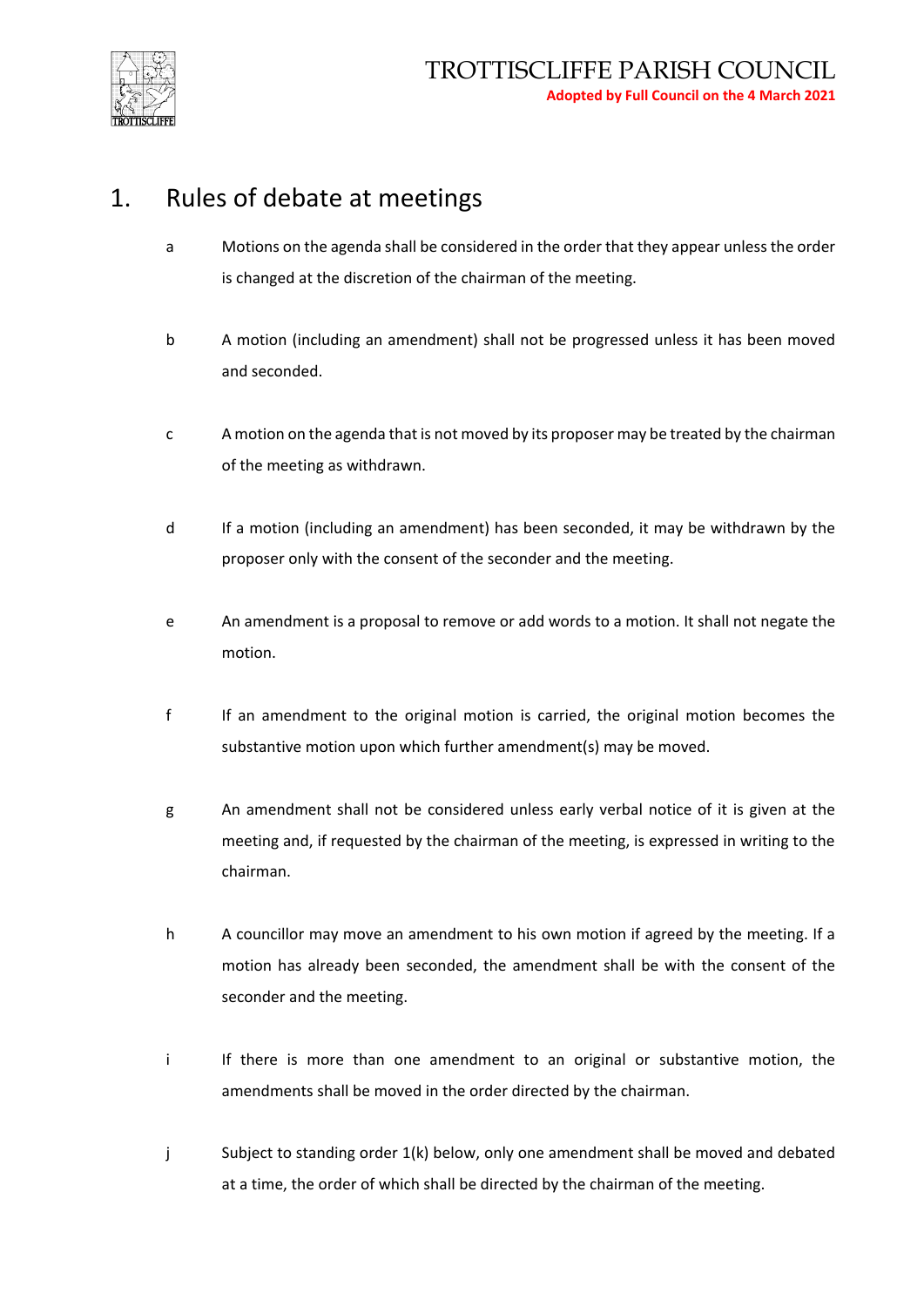

- k One or more amendments may be discussed together if the chairman of the meeting considers this expedient but each amendment shall be voted upon separately.
- l A councillor may not move more than one amendment to an original or substantive motion.
- m The mover of an amendment has no right of reply at the end of debate on it.
- n Where a series of amendments to an original motion are carried, the mover of the original motion shall have a right of reply either at the end of debate of the first amendment or at the very end of debate on the final substantive motion immediately before it is put to the vote.
- o Unless permitted by the chairman of the meeting, a councillor may speak once in the debate on a motion except:
	- i. to speak on an amendment moved by another councillor;
	- ii. to move or speak on another amendment if the motion has been amended since he last spoke;
	- iii. to make a point of order;
	- iv. to give a personal explanation; or
	- v. in exercise of a right of reply.
- p During the debate of a motion, a councillor may interrupt only on a point of order or a personal explanation and the councillor who was interrupted shall stop speaking. A councillor raising a point of order shall identify the standing order which he considers has been breached or specify the other irregularity in the proceedings of the meeting he is concerned by.
- q A point of order shall be decided by the chairman of the meeting and his decision shall be final.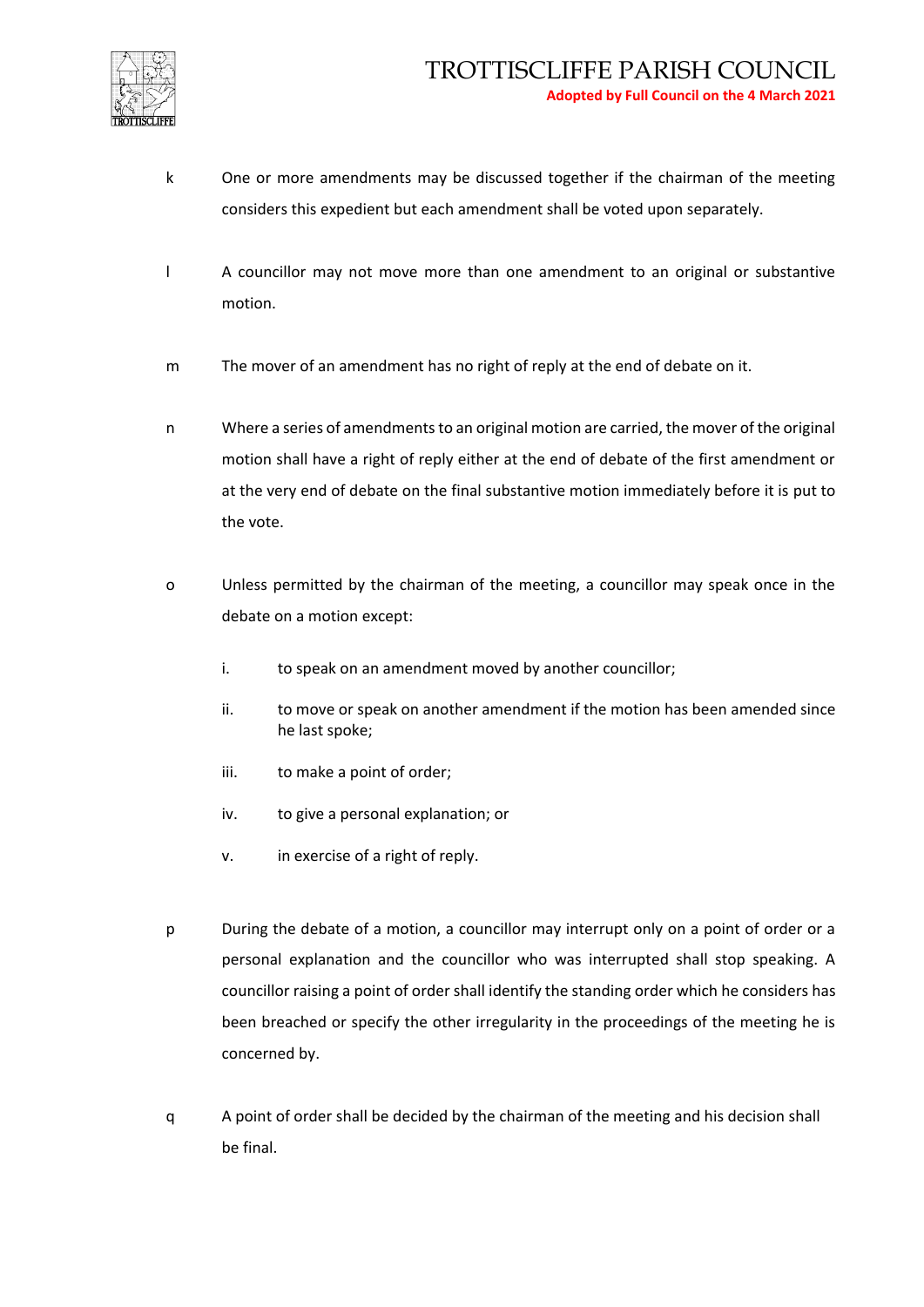

- r When a motion is under debate, no other motion shall be moved except:
	- i. to amend the motion;
	- ii. to proceed to the next business;
	- iii. to adjourn the debate;
	- iv. to put the motion to a vote;
	- v. to ask a person to be no longer heard or to leave the meeting;
	- vi. to refer a motion to a committee or sub-committee for consideration;
	- vii. to exclude the public and press;
	- viii. to adjourn the meeting; or
	- ix. to suspend particular standing order(s) excepting those which reflect mandatory statutory requirements.
- s Before an original or substantive motion is put to the vote, the chairman of the meeting shall be satisfied that the motion has been sufficiently debated and that the mover of the motion under debate has exercised or waived his right of reply.
- t Excluding motions moved under Standing Order 1(r) above, the contributions or speeches by a councillor shall relate only to the motion under discussion and shall not exceed 5 minutes without the consent of the chairman of the meeting.

#### 2. Disorderly conduct at meetings

- a No person shall obstruct the transaction of business at a meeting or behave offensively or improperly. If this standing order is ignored, the chairman of the meeting shall request such person(s) to moderate or improve their conduct.
- b If person(s) disregard the request of the chairman of the meeting to moderate or improve their conduct, any councillor or the chairman of the meeting may move that the person be no longer heard or excluded from the meeting. The motion, if seconded, shall be put to the vote without discussion.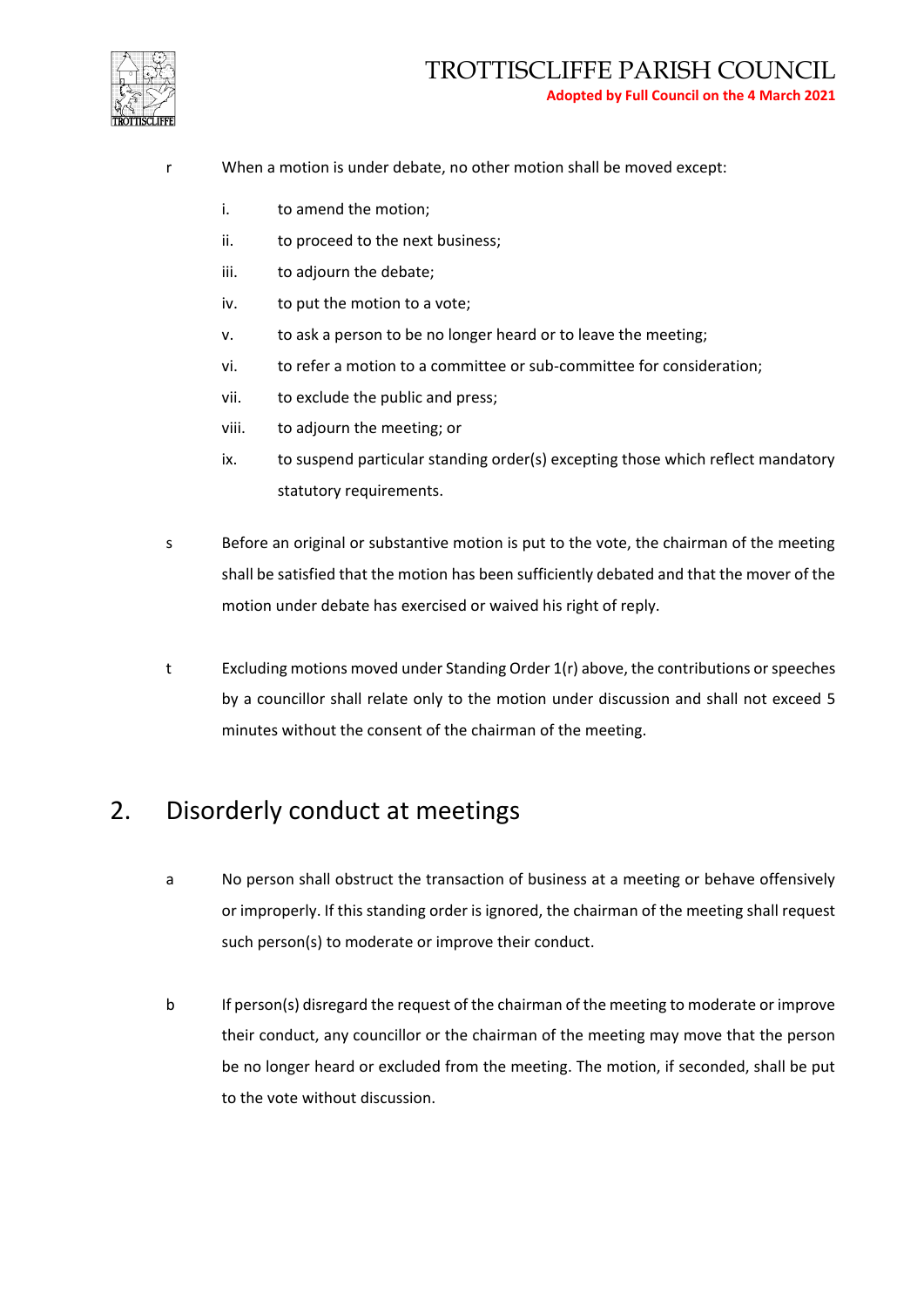

c If a resolution made under Standing Order 2(b) above is ignored, the chairman of the meeting may take further reasonable steps to restore order or to progress the meeting. This may include temporarily suspending or closing the meeting.

#### 3. Meetings generally

- a **Meetings shall not take place in premises which at the time of the meeting are used for the supply of alcohol, unless no other premises are available free of charge or at a reasonable cost.**
- b **The minimum three clear days for notice of a meeting does not include the day on which notice was issued, the day of the meeting, a Sunday, a day of the Christmas break, a day of the Easter break or of a bank holiday or a day appointed for public thanksgiving or mourning.**
- **c The minimum three clear days' public notice for a meeting does not include the day on which the notice was issued or the day of the meeting unless the meeting is convened at shorter notice.**
- d **Meetings shall be open to the public unless their presence is prejudicial to the public interest by reason of the confidential nature of the business to be transacted or for other special reasons. The public's exclusion from part or all of a meeting shall be by a resolution which shall give reasons for the public's exclusion.**
- e Members of the public may make representations, answer questions and give evidence at a meeting which they are entitled to attend in respect of the business on the agenda.
- f The period of time designated for public participation at a meeting in accordance with standing order 3(d) above shall not exceed 15 minutes unless directed by the chairman of the meeting.
- g Subject to standing order 3(f) above, an individual member of the public shall not speak for more than 3 minutes unless directed by the chairman of the meeting.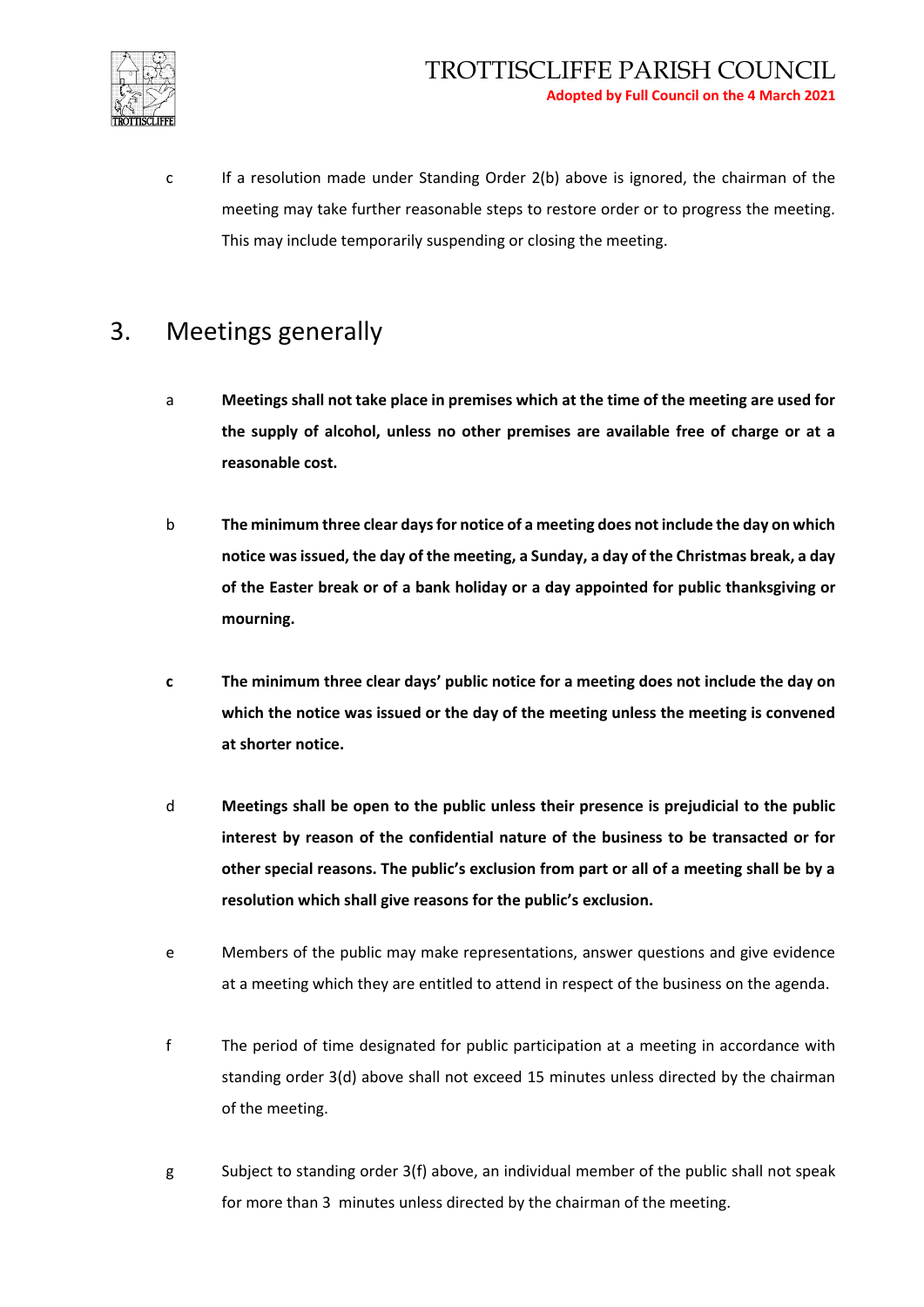

- h In accordance with standing order 3(e) above, a question shall not require a response at the meeting nor start a debate on the question. The chairman of the meeting may direct that a written or oral response be given.
- I A person shall raise his hand when requesting to speak and stand when speaking (except where a person has a disability or is likely to suffer a discomfort. The chairman of the meeting may at any time permit a person to be seated when speaking.
- j A person who speaks at a meeting shall direct his comments to the chairman of the meeting.
- k Only one person is permitted to speak at a time. If more than one person wants to speak, the chairman of the meeting shall direct the order of speaking.
- l **Subject to standing order 3(m), a person who attends a meeting is permitted to report on the meeting whilst the meeting is open to the public. To 'report' means to film, photograph, make an audio recording of meeting proceedings, use any other means for enabling persons not present to see or hear the meeting as it takes place or later to report or to provide oral or written commentary about the meeting so that the report or commentary is available as the meeting takes place or later to persons not present.**
- m **A person present at a meeting may not provide an oral report or oral commentary about a meeting as it takes place without permission.**
- n **The press shall be provided with reasonable facilities for the taking of their report of all or part of a meeting at which they are entitled to be present**
- o **Subject to standing orders which indicate otherwise, anything authorised or required to be done by, to or before the Chairman of the Council may in his/her absence be done by, to or before the Vice-Chairman of the Council (if any).**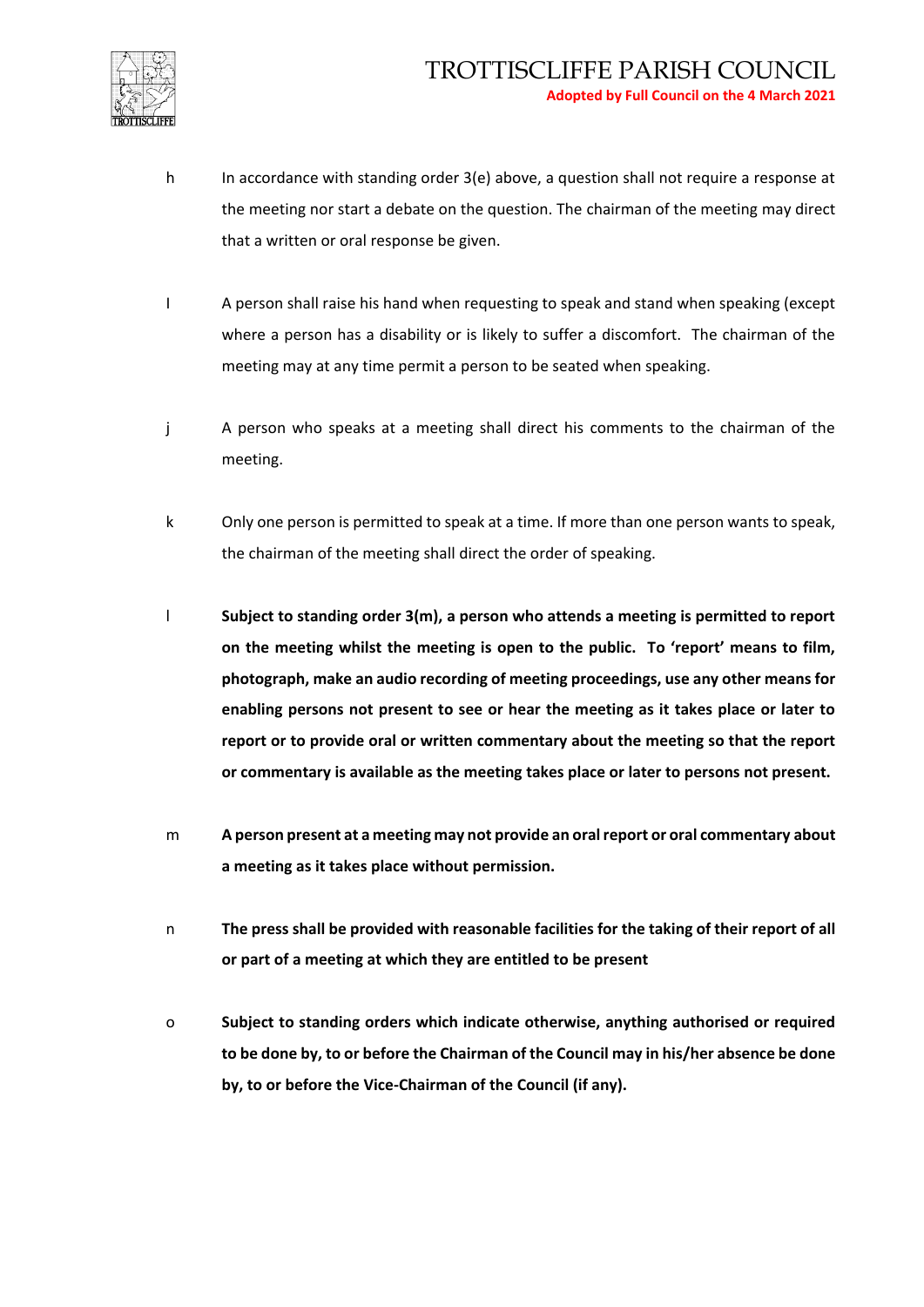

- p **The Chairman, if present, shall preside at a meeting. If the Chairman is absent from a meeting, the Vice-Chairman, if present, shall preside. If both the Chairman and the Vice-Chairman are absent from a meeting, a councillor as chosen by the councillors present at the meeting shall preside at the meeting.**
- q **Subject to a meeting being quorate, all questions at a meeting shall be decided by a majority of the councillors or councillors with voting rights present and voting.**
- r **The Chairman of a meeting may give an original vote on any matter put to the vote, and in the case of an equality of votes may exercise his casting vote whether or not he gave an original vote.** *See standing orders 5(h) and (i) below for the different rules that apply in the election of the Chairman of the Council at the annual meeting of the council.*
- s **Unless standing orders provide otherwise, voting on a question shall be by a show of hands. At the request of a councillor, the voting on any question shall be recorded so as to show whether each councillor present and voting gave his/her vote for or against that question. Such a request shall be made before moving on to the next item of business on the agenda.**
- t The minutes of a meeting shall include an accurate record of the following:
	- i. the time and place of the meeting;
	- ii. the names of councillors present and absent;
	- iii. interests that have been declared by councillors and non-councillors with voting rights;
	- iv. the grant of dispensations (if any) to councillors and non-councillors with voting rights
	- v whether a councillor or non-councillor with voting rights left the meeting when matters that they held interests in were being considered;
	- vi. if there was a public participation session; and
	- vii. the resolutions made.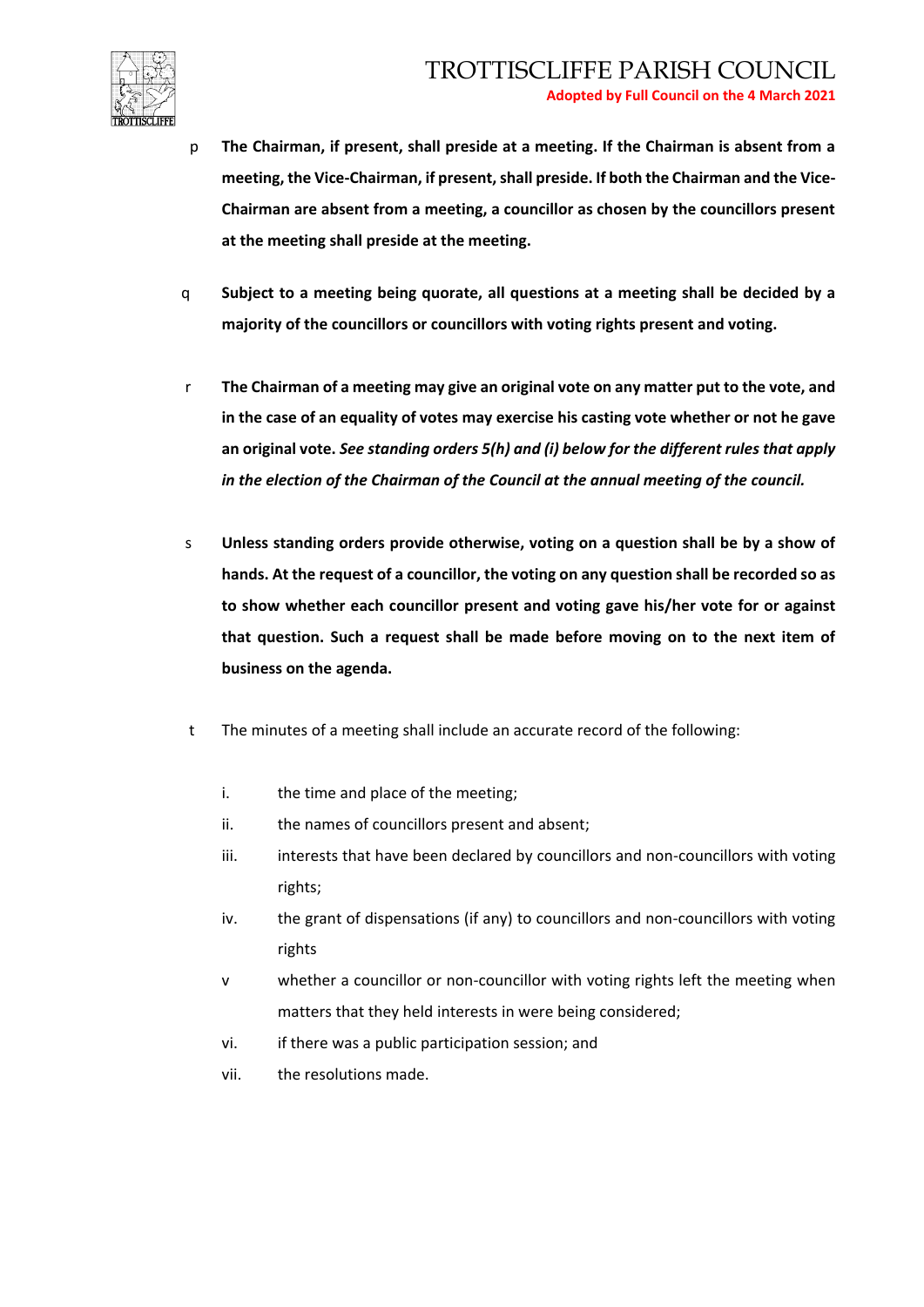

- u **A councillor or a non-councillor with voting rights who has a disclosable pecuniary interest or another interest as set out in the council's Code of Conduct in a matter being considered at a meeting is subject to statutory limitations or restrictions under the code on his/her right to participate and vote on that matter.**
- v **No business may be transacted at a meeting unless at least one-third of the whole number of members of the council are present and in no case shall the quorum of a meeting be less than three.**
- w **If a meeting is or becomes inquorate no business shall be transacted** and the meeting shall be closed. The business on the agenda for the meeting shall be adjourned to another meeting.
- x A meeting shall not exceed a period of 2¼ hours.

#### 4. Committees and sub-committees

- a **Unless the council determines otherwise, a committee may appoint a sub-committee whose terms of reference and members shall be determined by the committee.**
- b **The members of a committee may include non-councillors unless it is a committee which regulates and controls the finances of the council.**
- c **Unless the council determines otherwise, all the members of an advisory committee and a sub-committee of the advisory committee may be non-councillors.**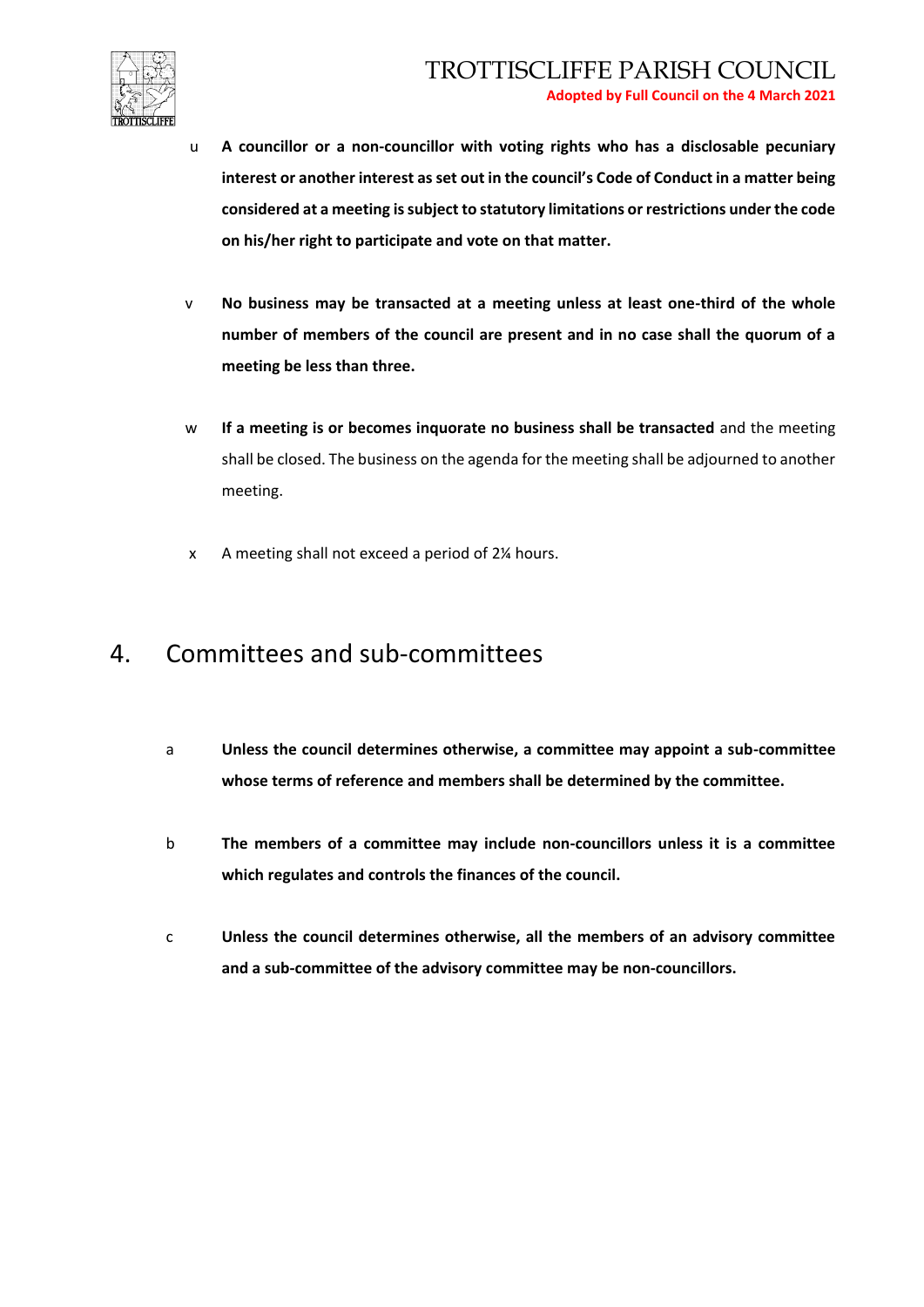

## 5. Ordinary council meetings

- a **In an election year, the annual meeting of the council shall be held on or within 14 days following the day on which the new councillors elected take office.**
- b **In a year which is not an election year, the annual meeting of a council shall be held on such day in May as the council may direct.**
- c **If no other time is fixed, the annual meeting of the council shall take place at 6pm.**
- d **In addition to the annual meeting of the council, at least three other ordinary meetings shall be held in each year on such dates and times as the council directs.**
- e **The first business conducted at the annual meeting of the council shall be the election of the Chairman and Vice-Chairman (if any) of the Council.**
- f **The Chairman of the Council, unless he/she has resigned or becomes disqualified, shall continue in office and preside at the annual meeting until his successor is elected at the next annual meeting of the council.**
- g **The Vice-Chairman of the Council, if any, unless he/she resigns or becomes disqualified, shall hold office until immediately after the election of the Chairman of the Council at the next annual meeting of the council.**
- h **In an election year, if the current Chairman of the Council has not been re-elected as a member of the council, he/she shall preside at the meeting until a successor Chairman of the Council has been elected. The current Chairman of the Council shall not have an original vote in respect of the election of the new Chairman of the Council but must give a casting vote in the case of an equality of votes.**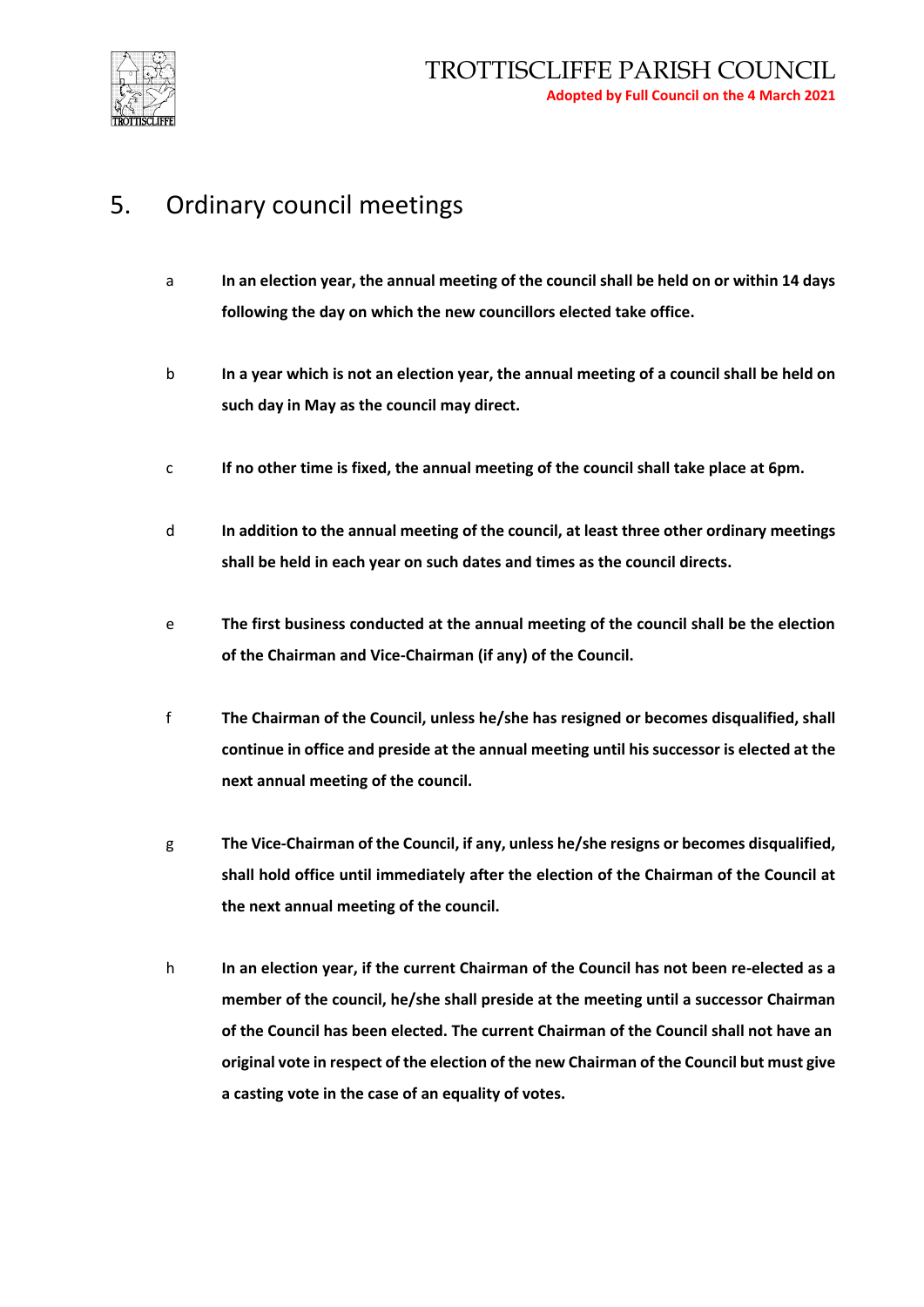

- i **In an election year, if the current Chairman of the Council has been re-elected as a member of the council, he/she shall preside at the meeting until a new Chairman of the Council has been elected. He/She may exercise an original vote in respect of the election of the new Chairman of the Council and must give a casting vote in the case of an equality of votes.**
	- J Following the election of the Chairman of the Council and Vice-Chairman (if any) of the Council at the annual meeting of the council, the business of the annual meeting shall include:
		- **i. In an election year, delivery by the Chairman of the Council and councillors of their acceptance of office forms unless the council resolves for this to be done at a later date. In a year which is not an election year, delivery by the Chairman of the Council of his/her acceptance of office form unless the council resolves for this to be done at a later date;**
		- ii. Confirmation of the accuracy of the minutes of the last meeting of the council;
		- iii. Receipt of the minutes of the last meeting of a committee;
		- iv. Consideration of the recommendations made by a committee;
		- v. Review of the terms of reference for any committees;
		- vi. Appointment of members to existing committees;
		- vii. Appointment of any new committees in accordance with standing order 4 above;
		- viii. Review and adoption of appropriate standing orders and financial regulations;
		- ix Confirmation of the arrangements for insurance cover;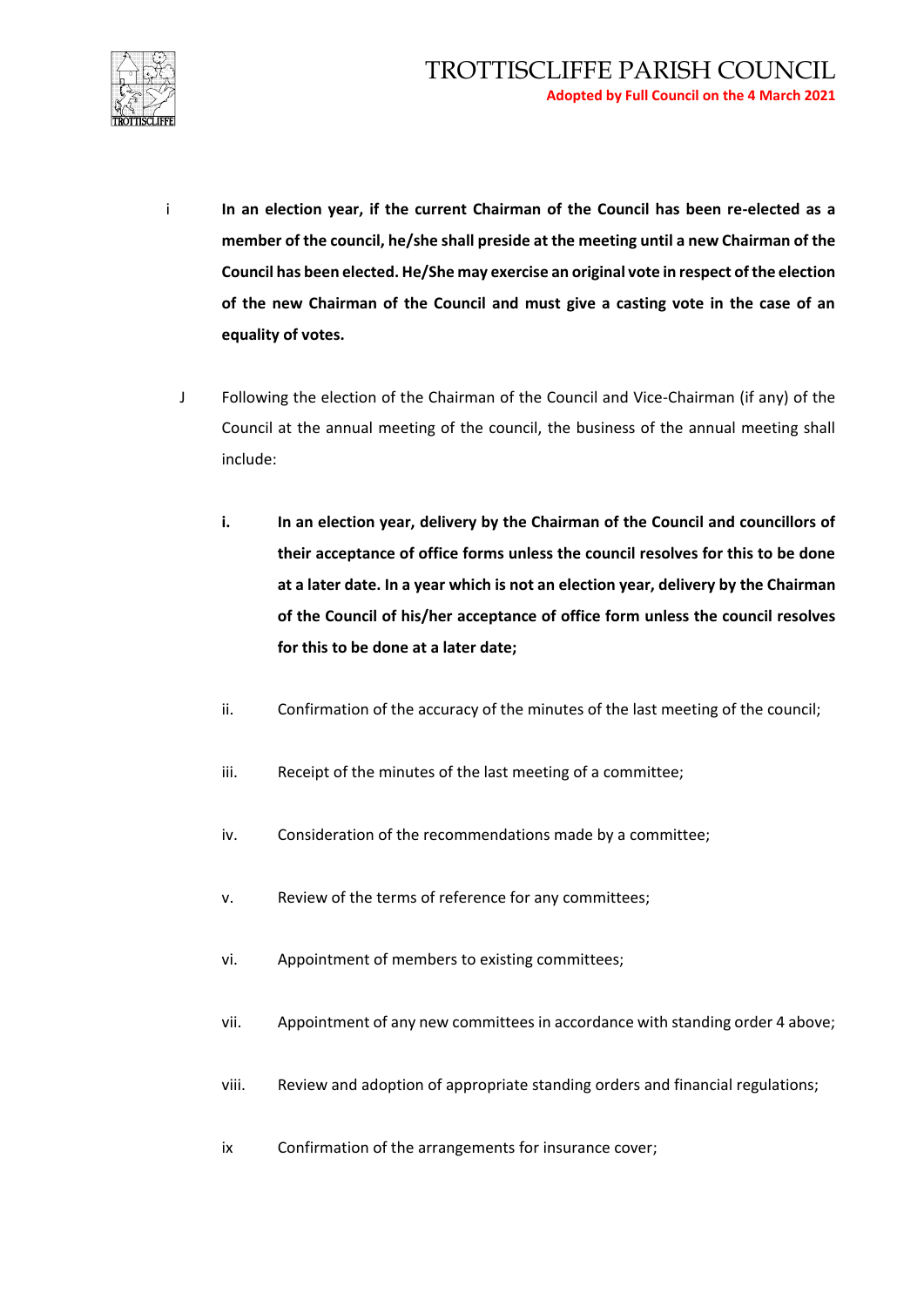

- x Review of the Council's policies, procedures and practices in relation to its obligations for data protection;
- xi Review of the Council's policy for dealing with the press/media.
- xii. Review of representation on or work with external bodies and arrangements for reporting back;

# 6. Extraordinary meetings of the council and committees and sub-committees

- a **The Chairman of the Council may convene an extraordinary meeting of the council at any time.**
- b **If the Chairman of the Council does not or refuses to call an extraordinary meeting of the council within seven days of having been requested in writing to do so by two councillors, any two councillors may convene an extraordinary meeting of the council. The public notice giving the time, place and agenda for such a meeting must be signed by the two councillors.**
- c The chairman of a committee [or a sub-committee] may convene an extraordinary meeting of the committee [or the sub-committee] at any time.
- d If the chairman of a committee [or a sub-committee] does not or refuses to call an extraordinary meeting within 7 days of having been requested by to do so by 2 members of the committee [or the sub-committee], any 2 members of the committee [and the sub-committee] may convene an extraordinary meeting of a committee [and a sub-committee].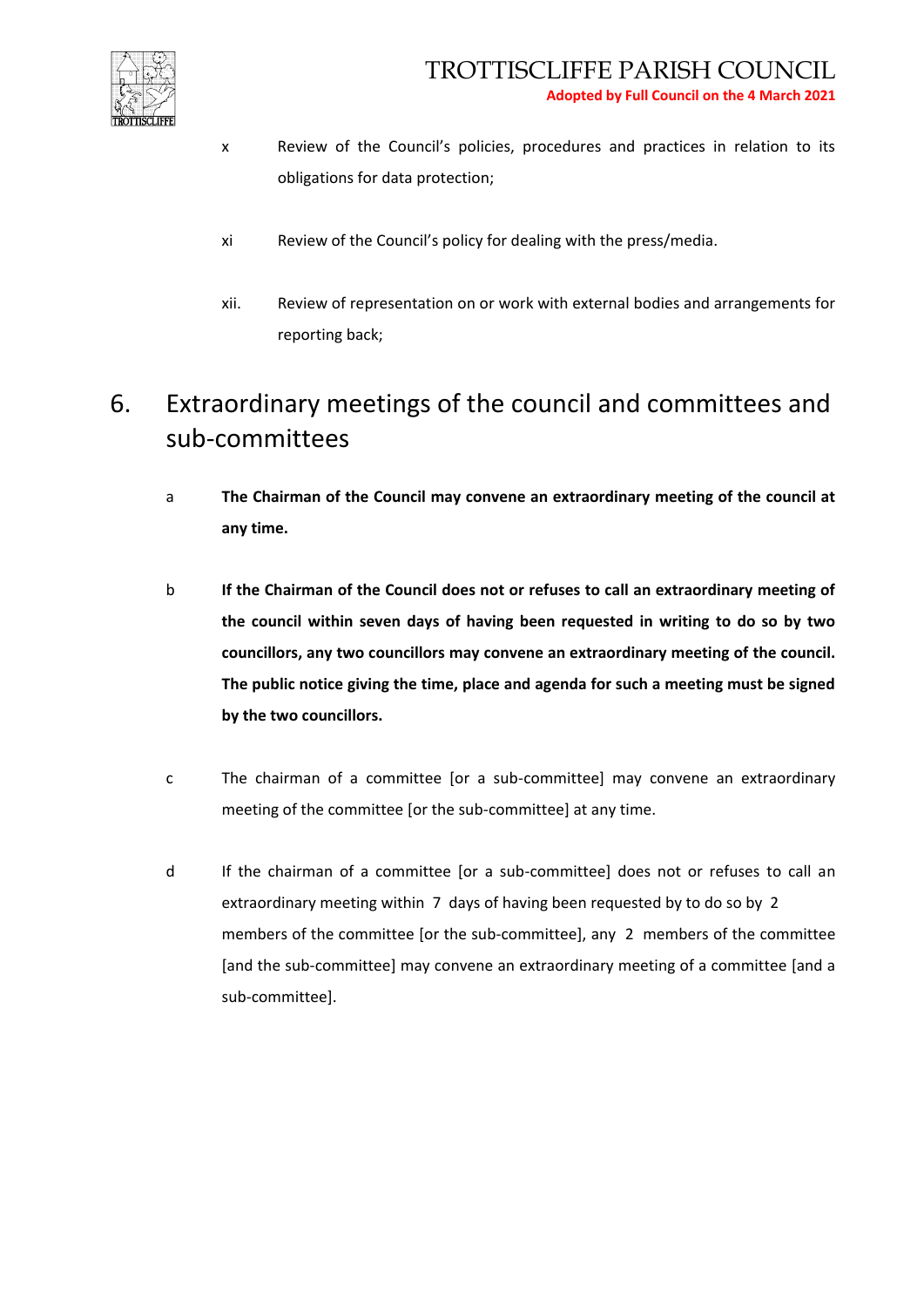

#### 7. Previous resolutions

- a A resolution shall not be reversed within six months except either by a special motion, which requires written notice by at least 3 councillors to be given to the Proper Officer in accordance with standing order 9 below, or by a motion moved in pursuance of the recommendation of a committee or a sub-committee.
- b When a motion moved pursuant to standing order 7(a) above has been disposed of, no similar motion may be moved within a further six months.

#### 8. Voting on appointments

a Where more than two persons have been nominated for a position to be filled by the council and none of those persons has received an absolute majority of votes in their favour, the name of the person having the least number of votes shall be struck off the list and a fresh vote taken. This process shall continue until a majority of votes is given in favour of one person. A tie in votes may be settled by the casting vote exercisable by the chairman of the meeting.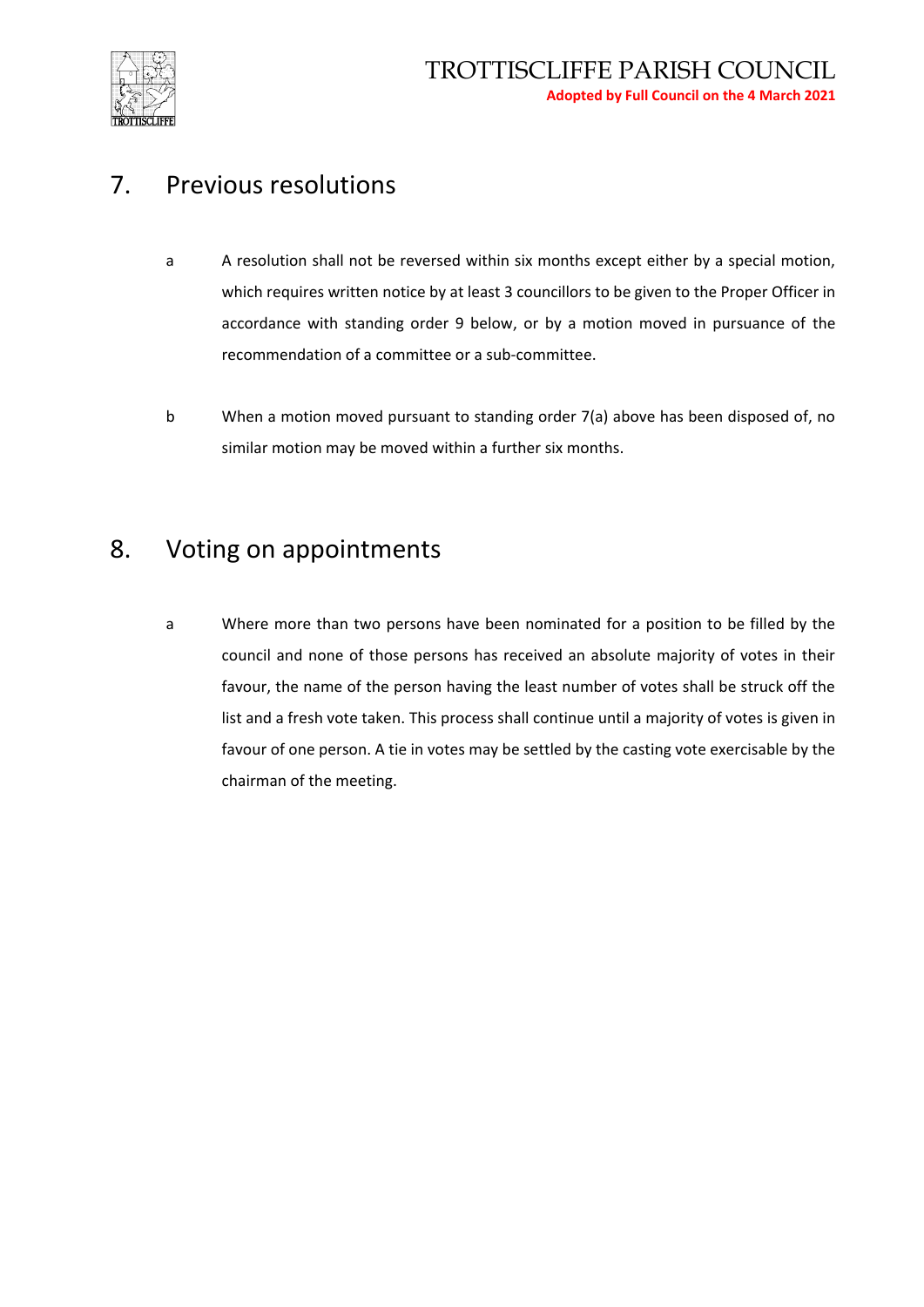

- 9. Motions for a meeting that require written notice to be given to the Proper Officer
- a A motion shall relate to the responsibilities of the meeting which it is tabled for and in any event shall relate to the performance of the council's statutory functions, powers and obligations or an issue which specifically affects the council's area or its residents.
- b No motion may be moved at a meeting unless it is on the agenda and the mover has given written notice of its wording to the Proper Officer at least 7 clear days before the meeting. Clear days do not include the day of the notice or the day of the meeting.
- c The Proper Officer may, before including a motion on the agenda received in accordance with standing order 9(b) above, correct obvious grammatical or typographical errors in the wording of the motion.
- d If the Proper Officer considers the wording of a motion received in accordance with standing order 9(b) above is not clear in meaning, the motion shall be rejected until the mover of the motion resubmits it in writing to the Proper Officer so that it can be understood at least 7 clear days before the meeting.
- e If the wording or subject of a proposed motion is considered improper, the Proper Officer shall consult with the chairman of the forthcoming meeting or, as the case may be, the councillors who have convened the meeting, to consider whether the motion shall be included in the agenda or rejected.
- f Subject to standing order 9(e) above, the decision of the Proper Officer as to whether or not to include the motion on the agenda shall be final.
- g Motions received shall be recorded in a book for that purpose and numbered in the order that they are received.
- h Motions rejected shall be recorded in a book for that purpose with an explanation by the Proper Officer for their rejection.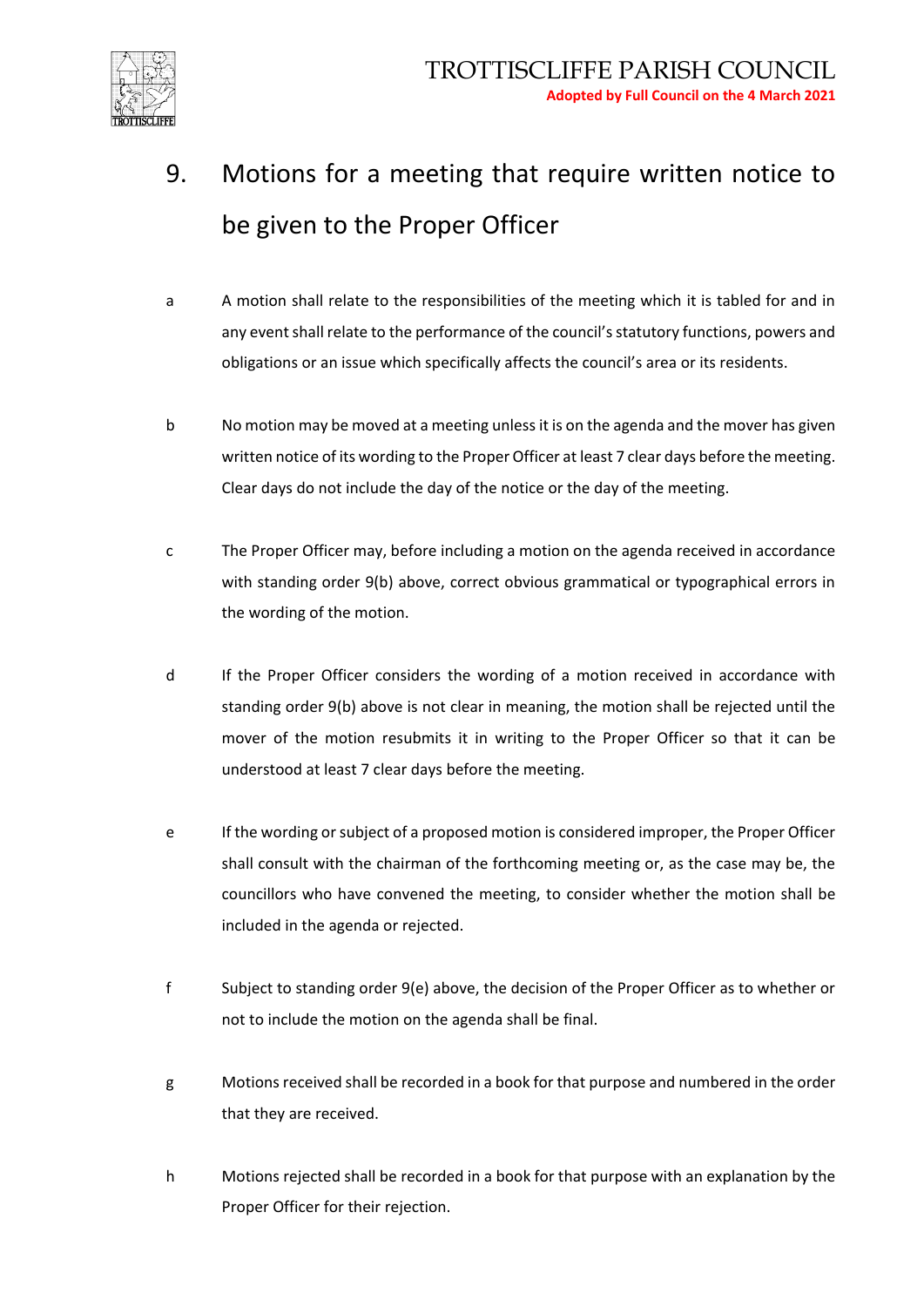

## 10. Motions at a meeting that do not require written notice

- a The following motions may be moved at a meeting without written notice to the Proper Officer;
	- i. to correct an inaccuracy in the draft minutes of a meeting;
	- ii. to move to a vote;
	- iii. to defer consideration of a motion;
	- iv. to refer a motion to a particular committee or sub-committee;
	- v. to appoint a person to preside at a meeting;
	- vi. to change the order of business on the agenda;
	- vii. to proceed to the next business on the agenda;
	- viii. to require a written report;
	- ix. to appoint a committee or sub-committee and their members;
	- x. to extend the time limits for speaking;
	- xi. to exclude the press and public from a meeting in respect of confidential or sensitive information which is prejudicial to the public interest;
	- xii. to not hear further from a councillor or a member of the public;
	- xiii. to exclude a councillor or member of the public for disorderly conduct;
	- xiv. to temporarily suspend the meeting;
	- xv. to suspend a particular standing order (unless it reflects mandatory statutory requirements);
	- xvi. to adjourn the meeting; or
	- xvii. to close a meeting.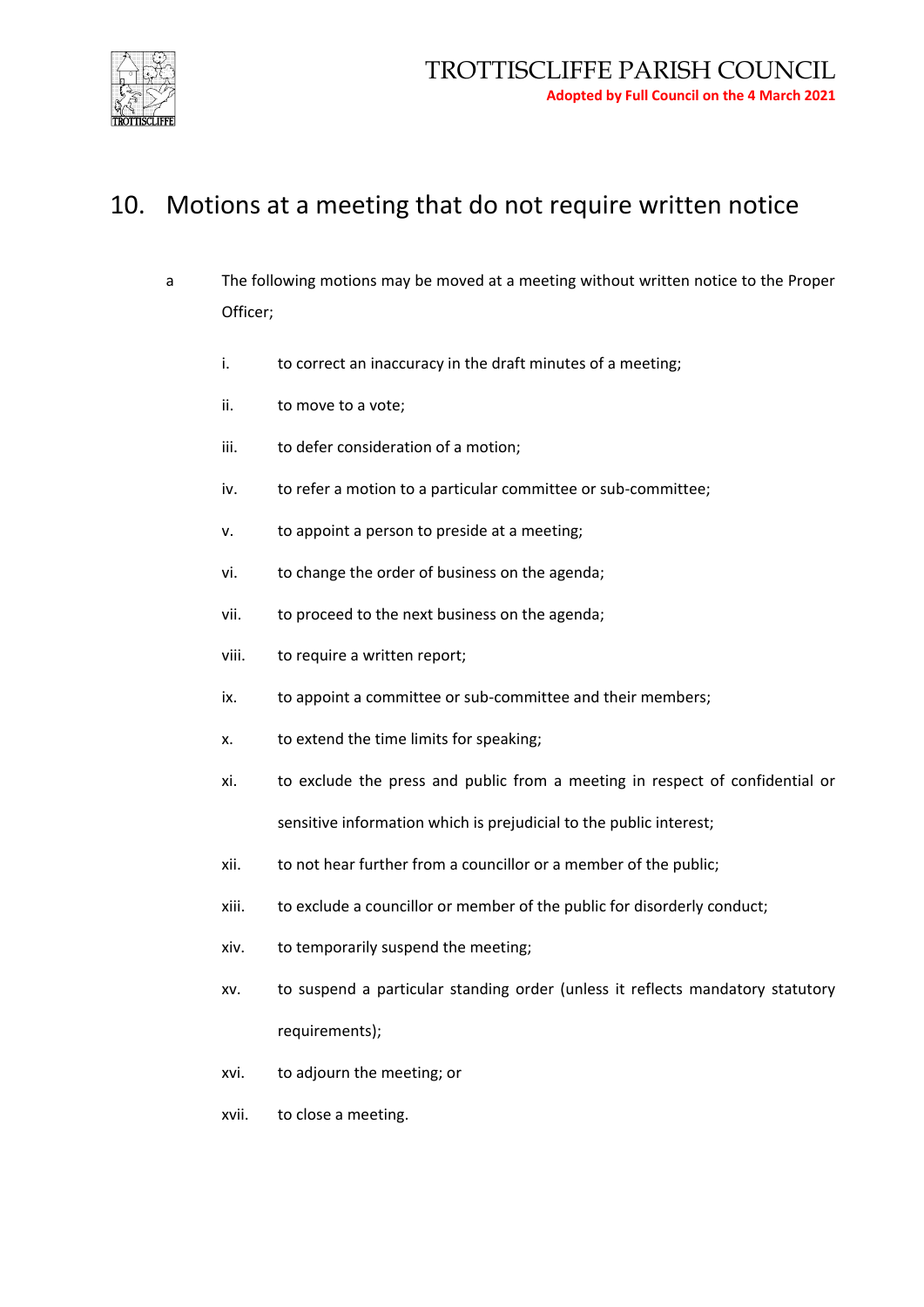

# 11. MANAGEMENT OF INFORMATION SEE ALSO STANDING ORDER 20

- **a The Council shall have in place and keep under review, technical and organisational measures to keep secure information (including personal data) which it holds in paper and electronic form. Such arrangements shall include deciding who has access to personal data and encryption of personal data.**
- **b The Council shall have in place, and keep under review, policies for the retention and safe destruction of all information (including personal data) which it holds in paper and electronic form. The Council's retention policy shall confirm the period for which information (including personal data) shall be retained or if this is not possible the criteria used to determine that period (e.g. the Limitation Act 1980).**
- **c The agenda, papers that support the agenda and the minutes of a meeting shall not disclose or otherwise undermine confidential information or personal data without legal justification.**
- **d Councillors, staff, the Council's contractors and agents shall not disclose confidential information or personal data without legal justification.**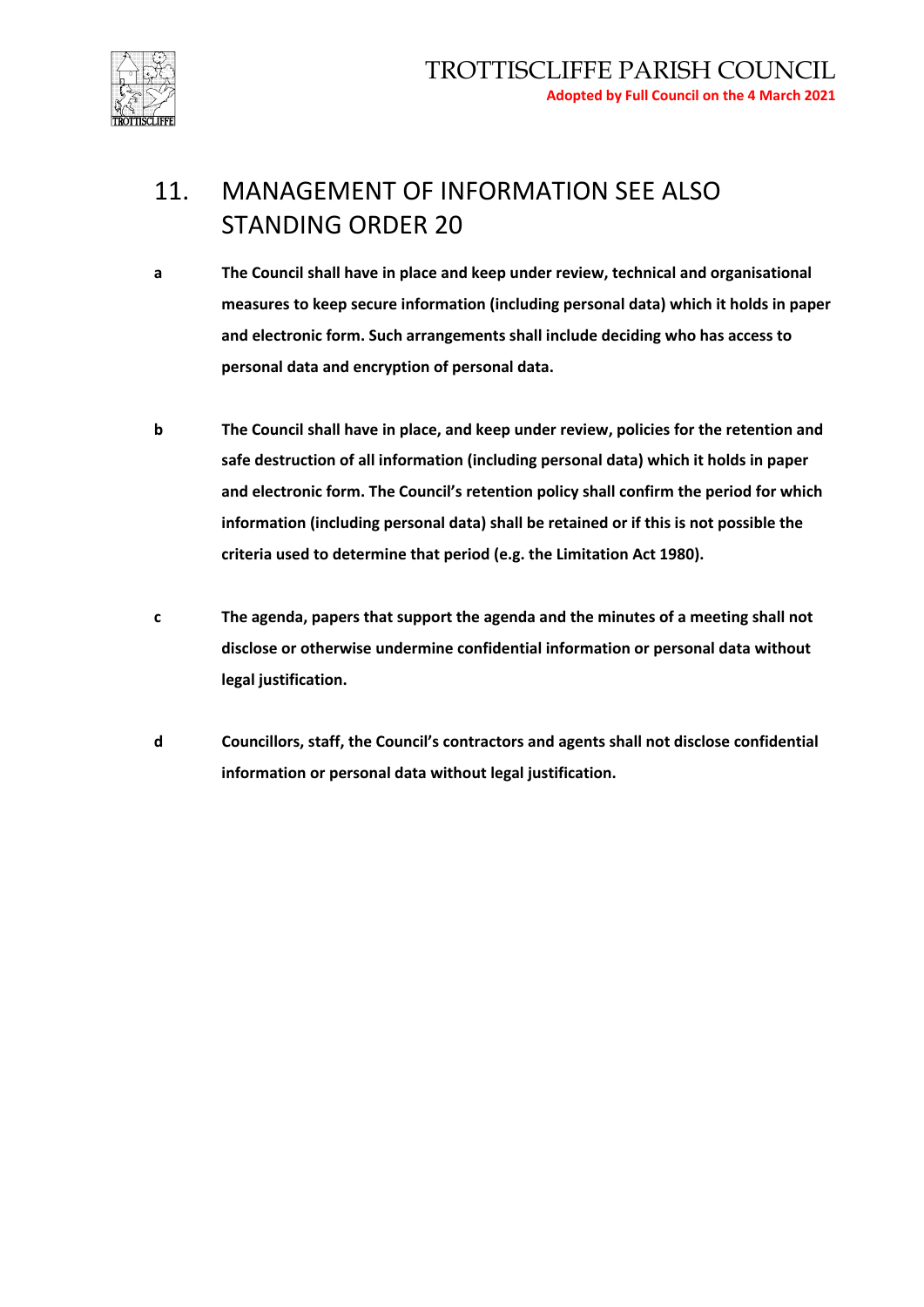

#### 12. Draft minutes

- a If the draft minutes of a preceding meeting have been served on councillors with the agenda to attend the meeting at which they are due to be approved for accuracy, they shall be taken as read.
- b There shall be no discussion about the draft minutes of a preceding meeting except in relation to their accuracy. A motion to correct an inaccuracy in the draft minutes shall be moved in accordance with standing order 10(a)(i) above.
- c The accuracy of draft minutes, including any amendment(s) made to them, shall be confirmed by resolution and shall be signed by the chairman of the meeting and stand as an accurate record of the meeting to which the minutes relate.
- d If the chairman of the meeting does not consider the minutes to be an accurate record of the meeting to which they relate, he shall sign the minutes and include a paragraph in the following terms or to the same effect:

*"The chairman of this meeting does not believe that the minutes of the meeting of the ( ) held on [date] in respect of ( ) were a correct record but his view was not upheld by the meeting and the minutes are confirmed as an accurate record of the proceedings."*

- e **If the Council's gross annual income or expenditure (whichever is higher) does not exceed £25,000, it shall publish draft minutes on a website which is publicly accessible and free of charge not later than one month after the meeting has taken place.**
- **f** Subject to the publication of draft minutes in accordance with standing order 12(e) and standing order 20(a) and following a resolution which confirms the accuracy of the minutes of a meeting, the draft minutes or recordings of the meeting for which approved minutes exist shall be destroyed.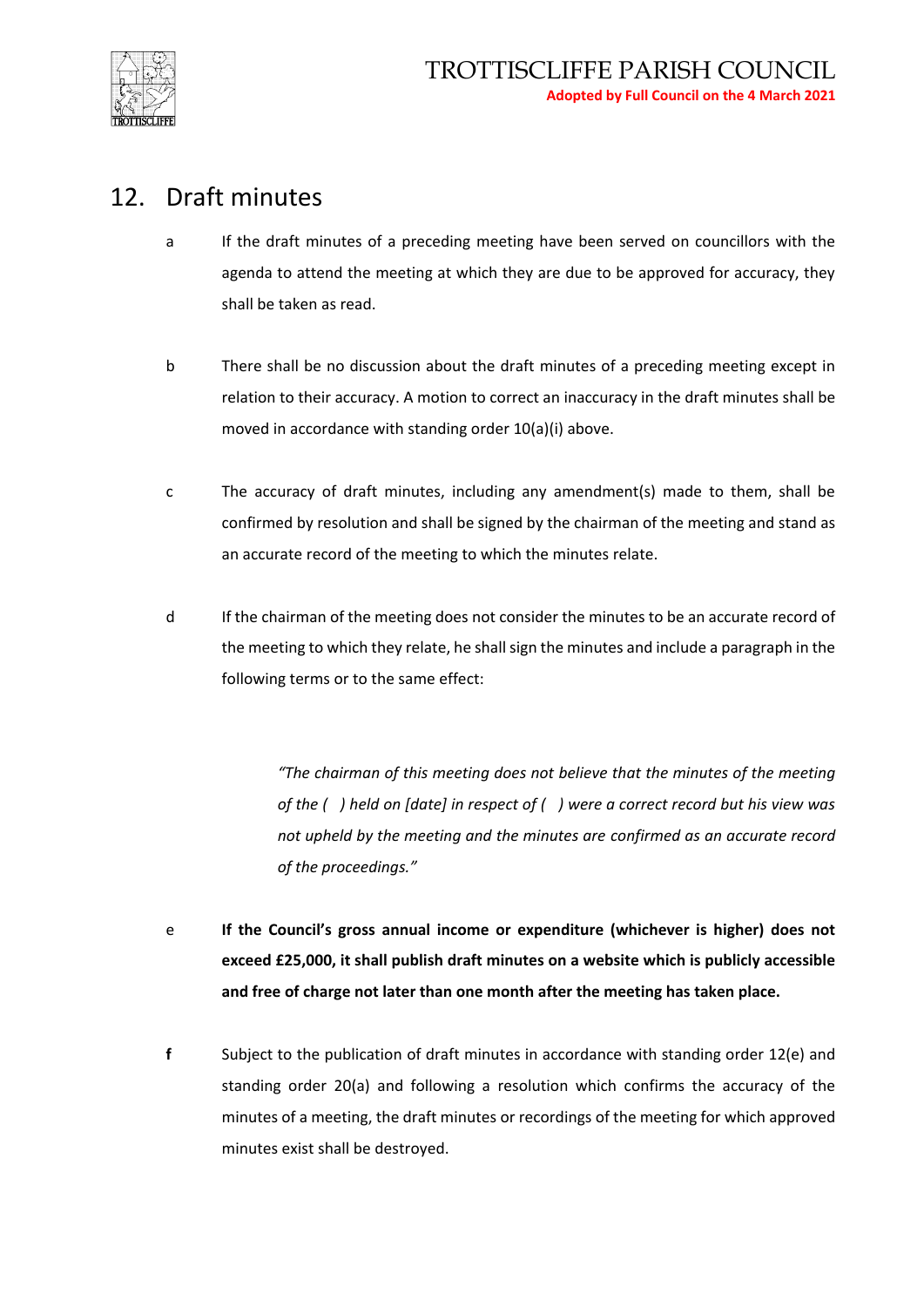

# 13. Code of conduct and dispensations

- a All councillors and non-councillors with voting rights shall observe the code of conduct adopted by the council.
- b Unless he/she has been granted a dispensation, a councillor or non-councillor with voting rights shall withdraw from a meeting when it is considering a matter in which he/she has a disclosable pecuniary interest. He/She may return to the meeting after it has considered the matter in which he/she had the interest.
- c Unless he/she has been granted a dispensation, a councillor or non-councillor with voting rights shall withdraw from a meeting when it is considering a matter in which he/she has another interest if so required by the council's code of conduct. He/She may return to the meeting after it has considered the matter in which he/she had the interest.
- d **Dispensation requests shall be in writing and submitted to the Proper Officer** as soon as possible before the meeting, or failing that, at the start of the meeting for which the dispensation is required.
- e A decision as to whether to grant a dispensation shall be made by the Proper Officer and that decision is final.
- f A dispensation request shall confirm:
	- i. the description and the nature of the disclosable pecuniary interest or other interest to which the request for the dispensation relates;
	- ii. whether the dispensation is required to participate at a meeting in a discussion only or a discussion and a vote;
	- ii. the date of the meeting or the period (not exceeding four years) for which the dispensation is sought; and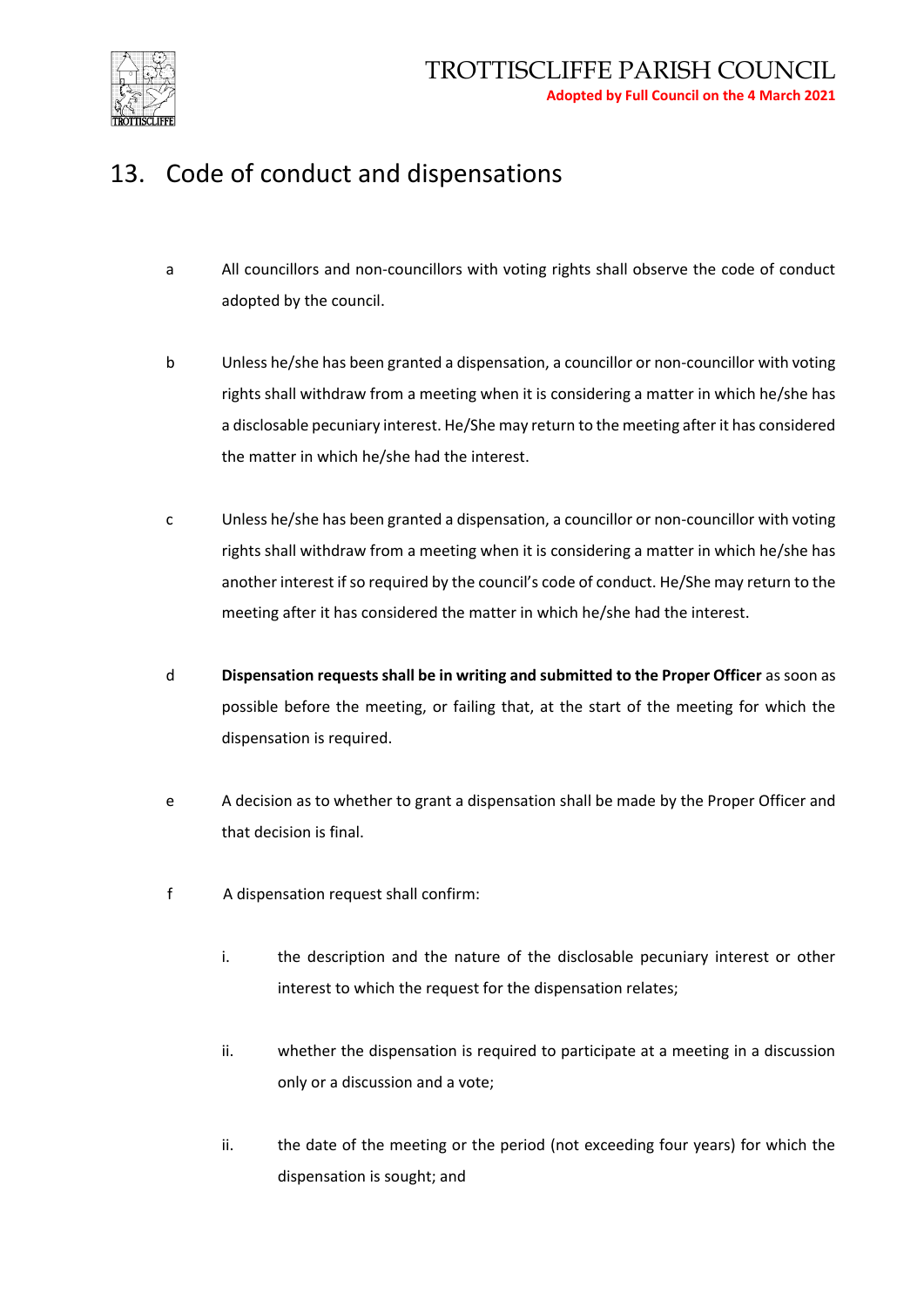

**Adopted by Full Council on the 4 March 2021**

iv. an explanation as to why the dispensation is sought.

- g Subject to standing orders 13(d) and (f) above, dispensations requests shall be considered [by the Proper Officer before the meeting or, if this is not possible, at the start of the meeting for which the dispensation is required.
- h **A dispensation may be granted in accordance with standing order 13(e) above if having regard to all relevant circumstances the following applies:**
	- i. **without the dispensation the number of persons prohibited from participating in the particular business would be so great a proportion of the meeting transacting the business as to impede the transaction of the business or**
	- **ii. granting the dispensation is in the interests of persons living in the council's area or**
	- **iii. it is otherwise appropriate to grant a dispensation.**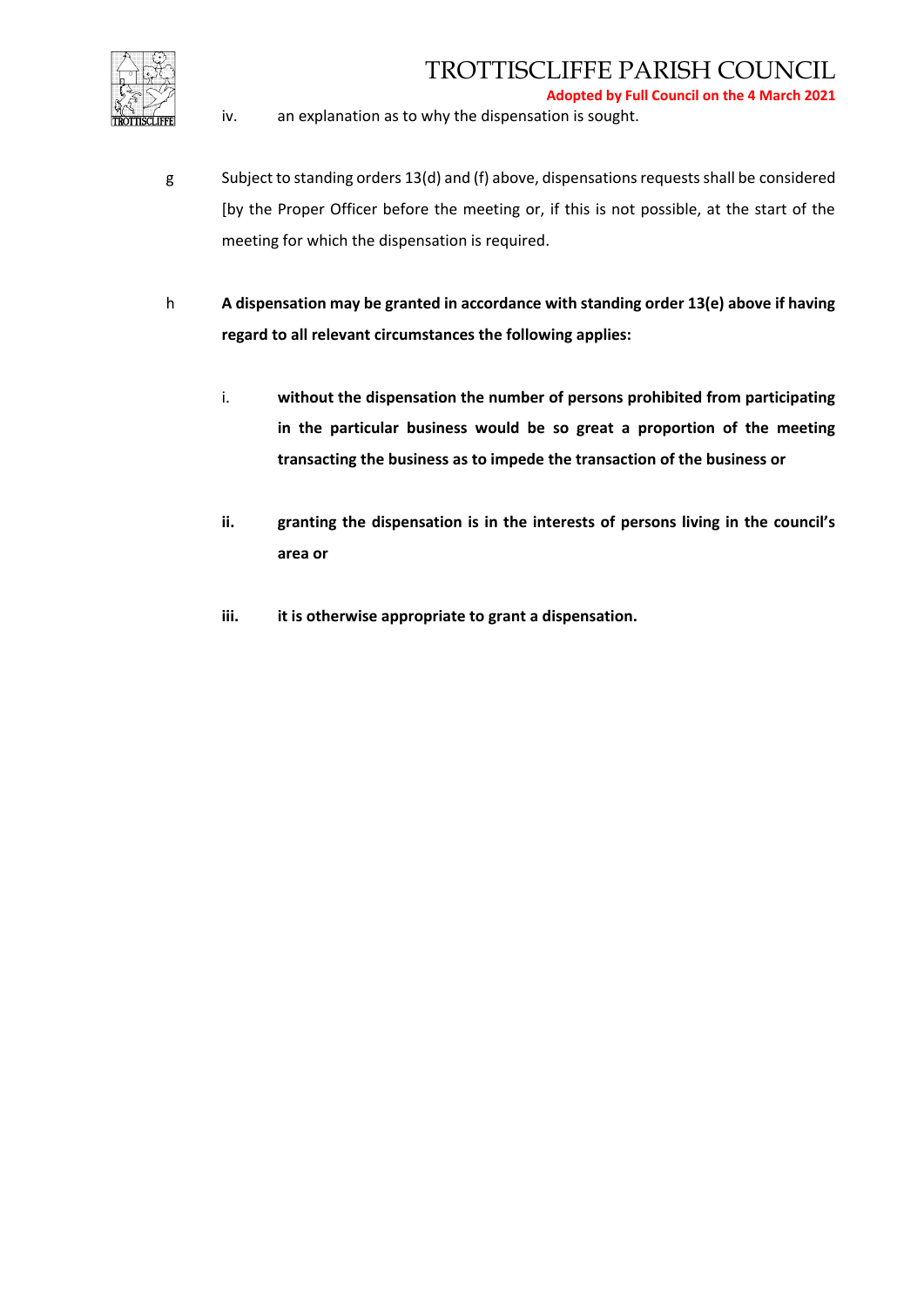

## 14. Code of conduct complaints

- a Upon notification by the Borough Council that it is dealing with a complaint that a councillor or non-councillor with voting rights has breached the council's code of conduct, the Proper Officer shall, subject to standing order 11 above, report this to the council.
- b Where the notification in standing order 14(a) above relates to a complaint made by the Proper Officer, the Proper Officer shall notify the Chairman of Council of this fact, and the Chairman shall nominate another staff member to assume the duties of the Proper Officer in relation to the complaint until it has been determined and the council has agreed what action, if any, to take in accordance with standing order 14(d) below].
- c The council may:
	- i. provide information or evidence where such disclosure is necessary to progress an investigation of the complaint or is required by law;
	- ii. seek information relevant to the complaint from the person or body with statutory responsibility for investigation of the matter;
- d **Upon notification by the Borough Council that a councillor or non-councillor with voting rights has breached the council's code of conduct, the council shall consider what, if any, action to take against him. Such action excludes disqualification or suspension from office.**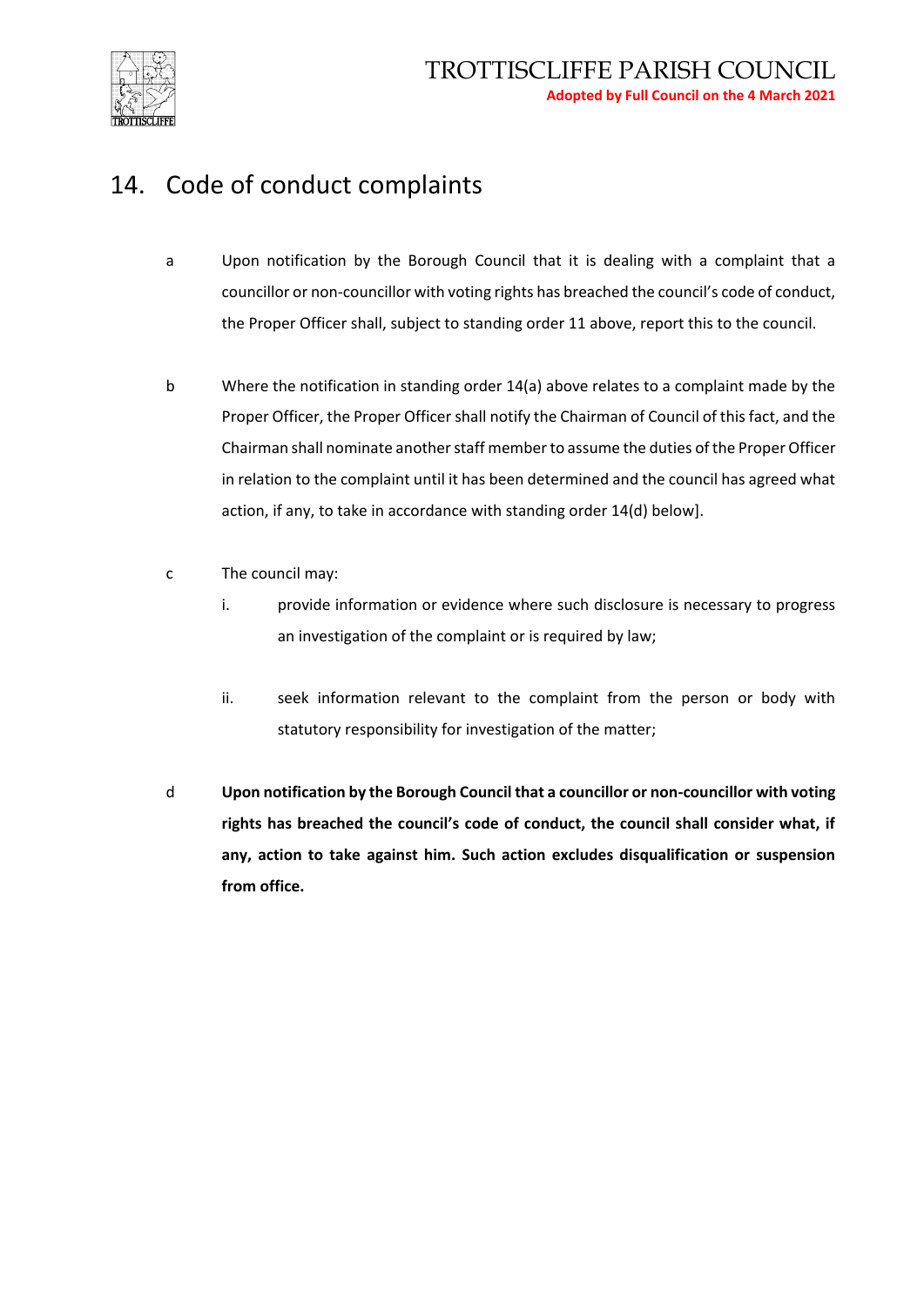

#### 15. Proper Officer

- a The Proper Officer shall be either (i) the clerk or (ii) other staff member(s) nominated by the council to undertake the work of the Proper Officer when the Proper Officer is absent.
- b The Proper Officer shall:
	- i. **at least three clear days before a meeting of the council, a committee and a subcommittee**

**serve on councillors by delivery or post at their residences or by email authenticated in such manner as the Proper Office thinks fit, a signed summons confirming the time, place and the agenda (provided the councillor has consented to a service by email) and**

**Provide, in a conspicuous place public notice of the time, place and agenda (provided that the public notice with agenda of an extraordinary meeting of the Council convened by councillors is signed by them).**

*See standing order 3(b) above for the meaning of clear days for a meeting of a full council and standing order 3(c) above for a meeting of a committee*.

- ii. subject to standing order 9 above, include on the agenda all motions in the order received unless a councillor has given written notice at least 7 days before the meeting confirming his withdrawal of it;
- iii. **convene a meeting of full council for the election of a new Chairman of the Council, occasioned by a casual vacancy in his office;**
- iv. facilitate inspection of the minute book by local government electors;
- v. **receive and retain copies of byelaws made by other local authorities;**
- vi. retain acceptance of office forms from councillors;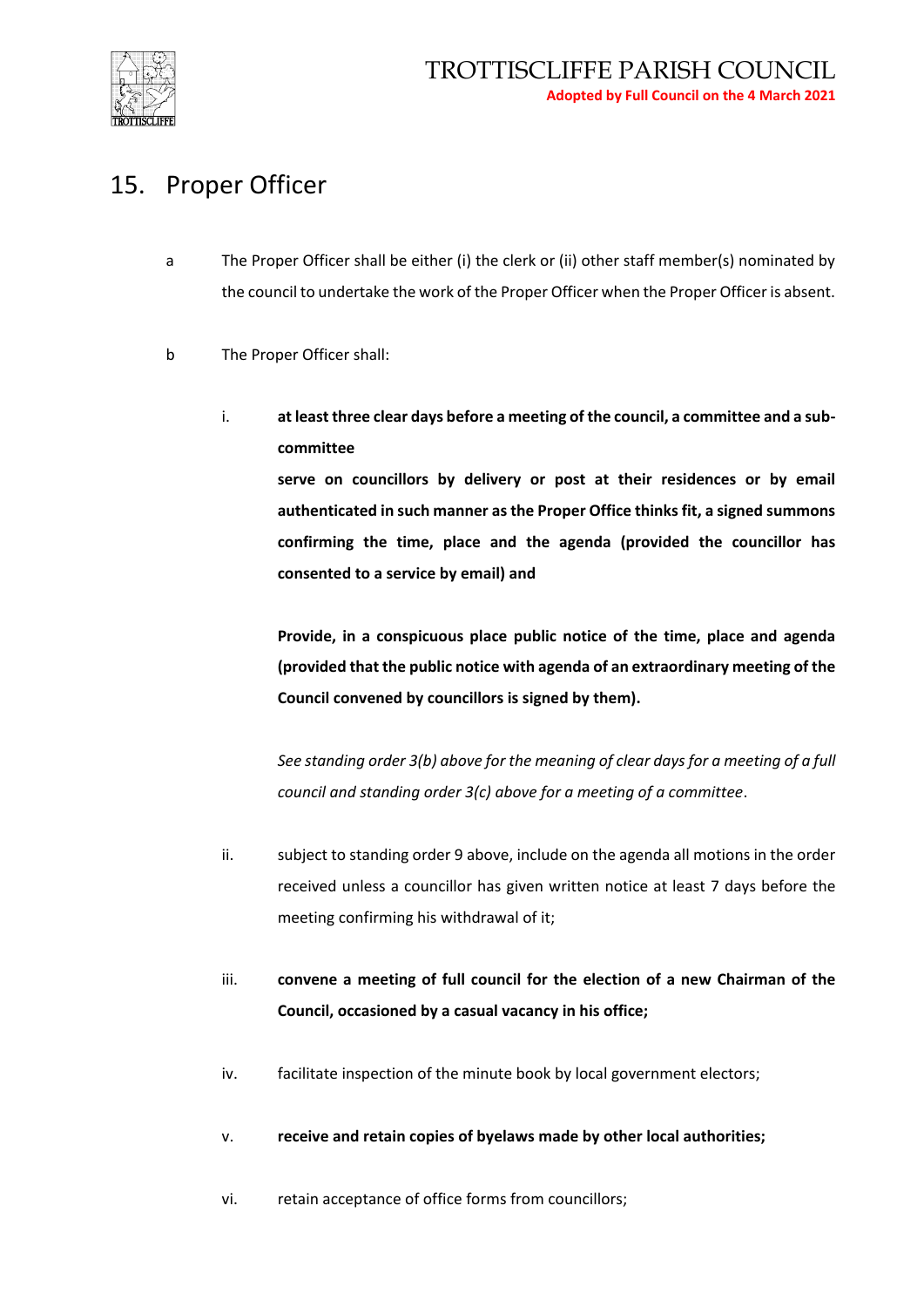

- vii. retain a copy of every councillor's register of interests;
- viii. assist with responding to requests made under the Freedom of Information legislation and rights exercisable under data protection legislation, in accordance with council's relevant policies and procedures;
- ix liase, as appropriate with the Council's Data Protection Officer (if there is one);
- x. receive and send general correspondence and notices on behalf of the council except where there is a resolution to the contrary;
- xi. assist in the organisation of, storage of, access to, security of and destruction of information held by the Council in paper and electronic form subject to the requirements of the data protection and freedom of information legislation and other legitimate requirements (e.g. The Limitation Act 1980).
- xii. arrange for legal deeds to be executed; *See also standing order 22 below.*
- xiii. arrange or manage the prompt authorisation, approval, and instruction regarding any payments to be made by the council in accordance with the council's financial regulations;
- xiv. record every planning application notified to the council and the council's response to the local planning authority in a book for such purpose;
- xv. refer a planning application received by the council to the Chairman or in his absence the Vice-Chairman of the Council within two working days of receipt to facilitate an extraordinary meeting if the nature of a planning application requires consideration before the next ordinary meeting of the council ;
- xvi. manage access to information about the council via the publication scheme; and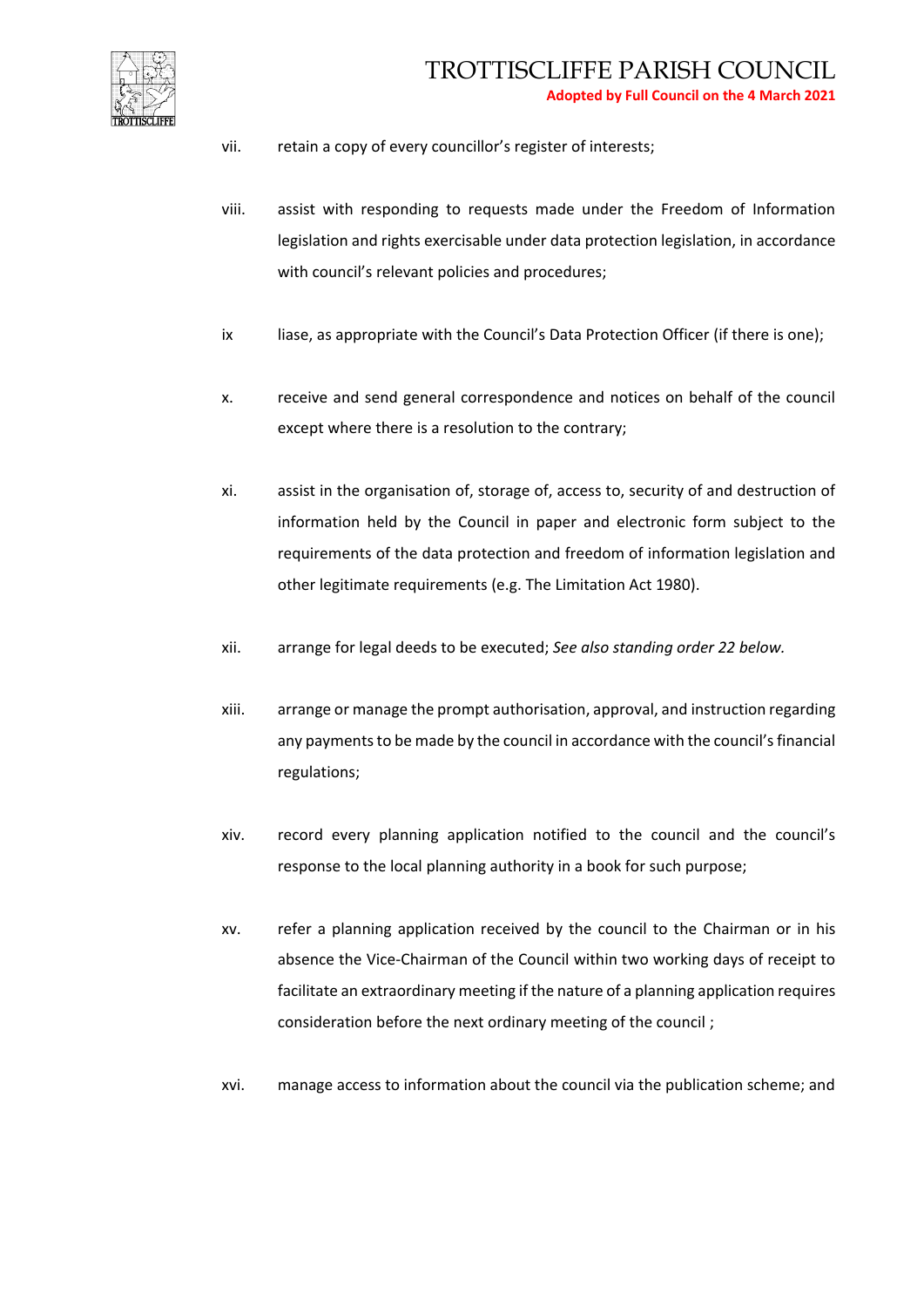

## 16. Responsible Financial Officer

a The council shall appoint appropriate staff member(s) to undertake the work of the Responsible Financial Officer when the Responsible Financial Officer is absent.

## 17. Accounts and accounting statements

- a "Proper practices" in standing orders refer to the most recent version of Governance and Accountability for Local Councils – a Practitioners' Guide (England).
- b All payments by the council shall be authorised, approved and paid in accordance with the law, proper practices and the council's financial regulations.
- c The Responsible Financial Officer shall supply to each councillor as soon as practicable after 30 June, 30 September and 31 December in each year a statement to summarise:
	- i. the council's receipts and payments for each quarter;
	- ii. the council's aggregate receipts and payments for the year to date;
	- iii. the balances held at the end of the quarter being reported and which includes a comparison with the budget for the financial year and highlights any actual or potential overspends.
- d As soon as possible after the financial year end at 31 March, the Responsible Financial Officer shall provide:
	- i. each councillor with a statement summarising the council's receipts and payments for the last quarter and the year to date for information; and
	- ii. to the full council the accounting statements for the year in the form of Section 2 of the Annual Governance and Accountability Return, as required by proper practices, for consideration and approval.
- e The year end accounting statements shall be prepared in accordance with proper practices and applying the form of accounts determined by the council (receipts and payments, or income and expenditure) for a year to 31 March. A completed draft annual return shall be presented to each councillor before the end of the following month of May. The annual return of the council, which is subject to external audit, including the annual governance statement, shall be presented to council for consideration and formal approval before 30 June.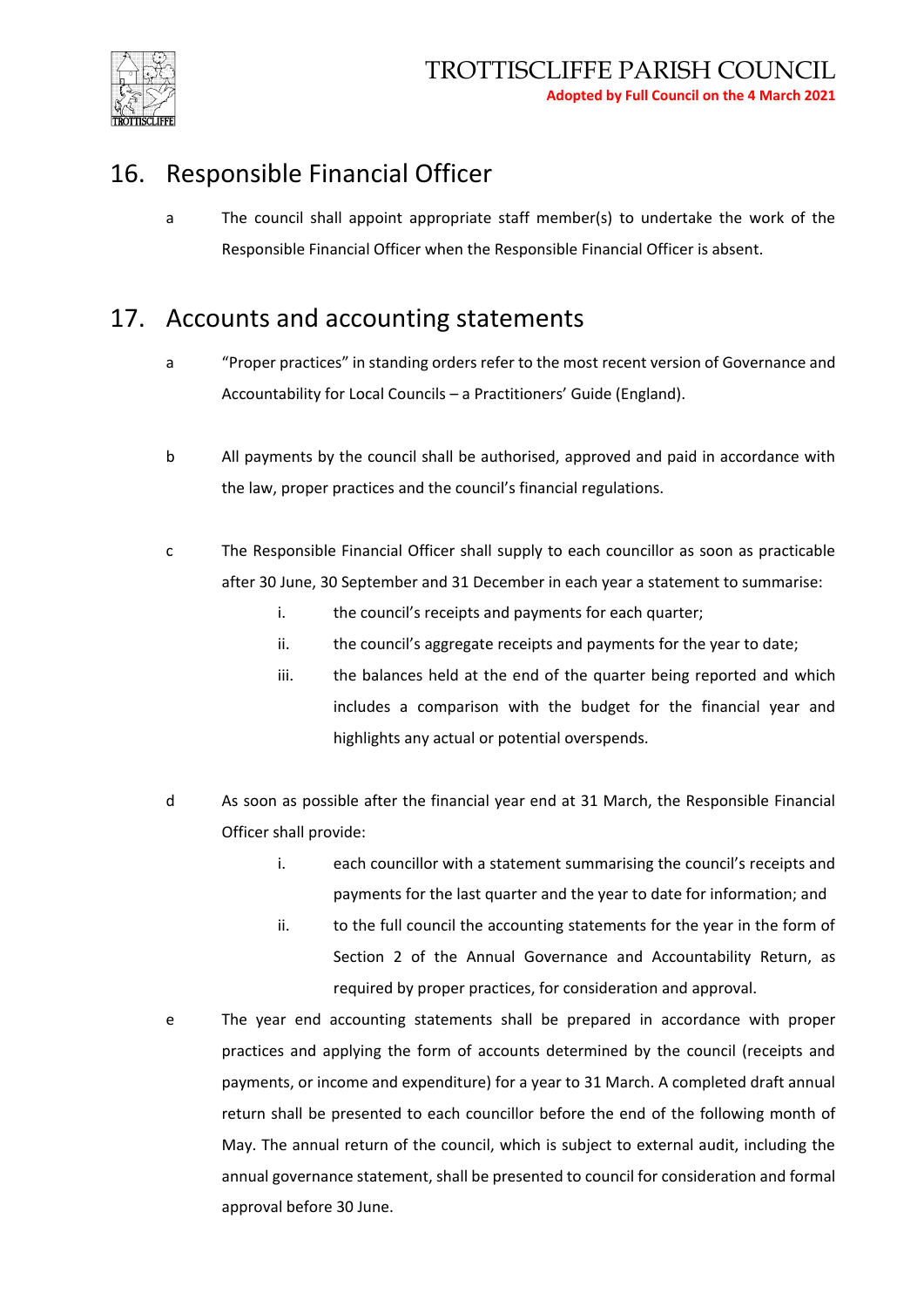

## 18. Financial controls and procurement

- a The council shall consider and approve financial regulations drawn up by the Responsible Financial Officer, which shall include detailed arrangements in respect of the following:
	- i. the keeping of accounting records and systems of internal controls;
	- ii. the assessment and management of financial risks faced by the council;
	- iii. the work of the independent internal auditor in accordance with proper practices and the receipt of regular reports from the internal auditor, which shall be required at least annually;
	- iv. the inspection and copying by councillors and local electors of the council's accounts and/or orders of payments; and
	- v. whether contracts with an estimated value below £25,000 due to special circumstances are exempt from a tendering process or procurement exercise.
- b Financial regulations shall be reviewed regularly and at least annually for fitness of purpose.
- c **A public contract regulated by the Public Contracts Regulations 2015 with an estimated value in excess of £25,000 but less than the relevant thresholds in standing order 18(f) is subject to Regulations 109-114 of the Public Contracts Regulations 2015 which include a requirement on the Council to advertise the contract opportunity on the Contracts Finder website regardless of what other means it uses to advertise the opportunity unless it proposed to use an existing list of approved suppliers (framework agreement)**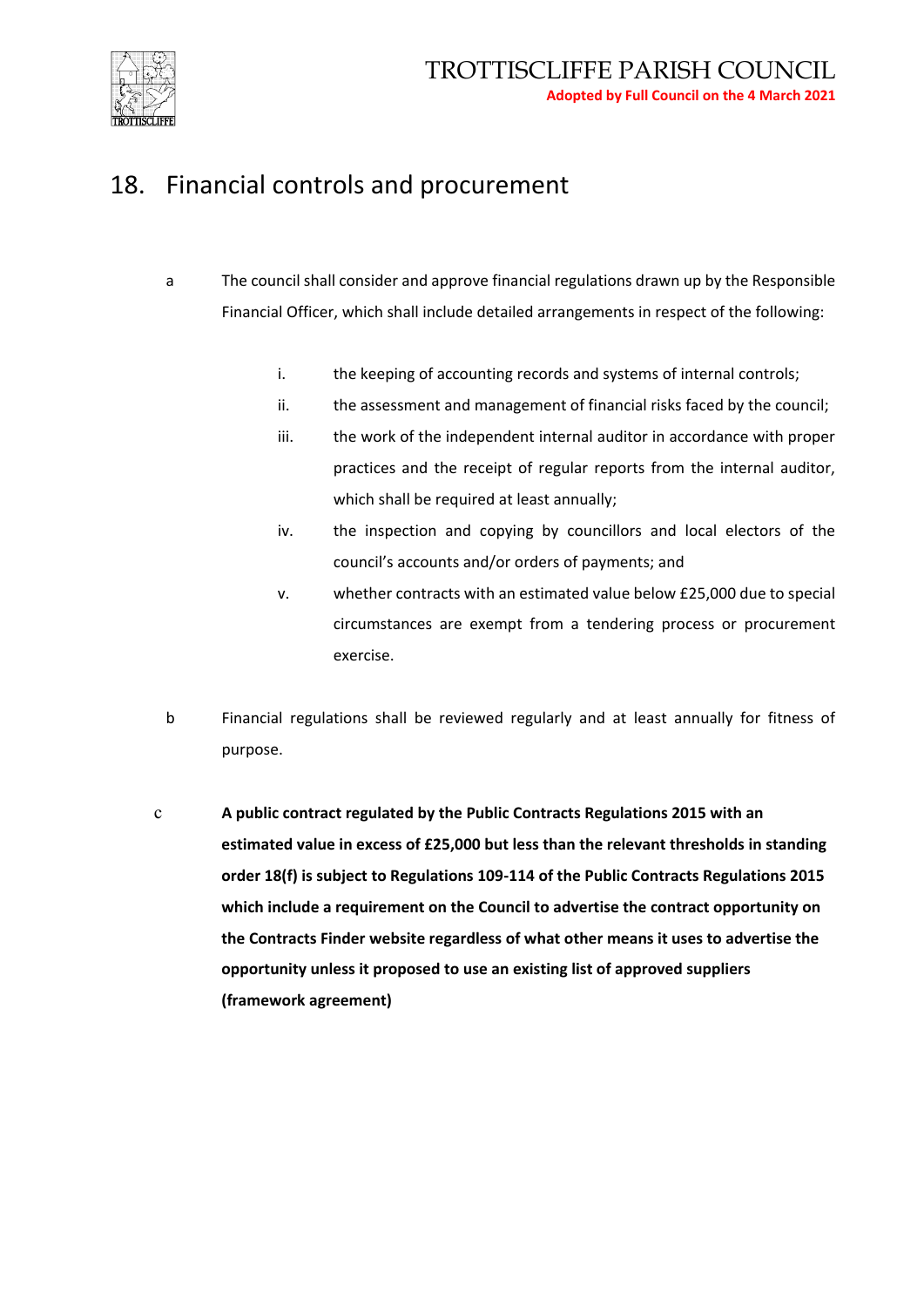

- d Subject to additional requirements in the financial regulations of the council, the tender process for contracts for the supply of goods, materials, services or the execution of works shall include, as a minimum, the following steps:
	- i. a specification for the goods, materials, services or the execution of works shall be drawn up;
	- ii. an invitation to tender shall be drawn up to confirm (i) the council's specification (ii) the time, date and address for the submission of tenders (iii) the date of the council's written response to the tender and (iv) the prohibition on prospective contractors contacting councillors or staff to encourage or support their tender outside the prescribed process;
	- iii. the invitation to tender shall be advertised in a local newspaper and in any other manner that is appropriate;
	- iv. tenders are to be submitted in writing in a sealed marked envelope addressed to the Proper Officer;
	- v. tenders shall be opened by the Proper Officer in the presence of at least one councillor after the deadline for submission of tenders has passed;
	- vi. tenders are to be reported to and considered by the appropriate meeting of the council or a committee or sub-committee with delegated responsibility.
- e Neither the council, nor a committee or a sub-committee with delegated responsibility for considering tenders, is bound to accept the lowest value tender.
- f **A public contract regulated by the Public Contracts Regulations 2015 with an estimated value in excess of £181,302 for a public service or supply contract or in excess of £4,551,413 for a public works contract (or other thresholds determined by the European Commission every two years and published in the Official Journal of the European Union (OJEU)) shall comply with the relevant procurement procedures and other requirements in the Public Contracts Regulations 2015 which include advertising the contract opportunity on the Contracts Finder website and in OJEU.**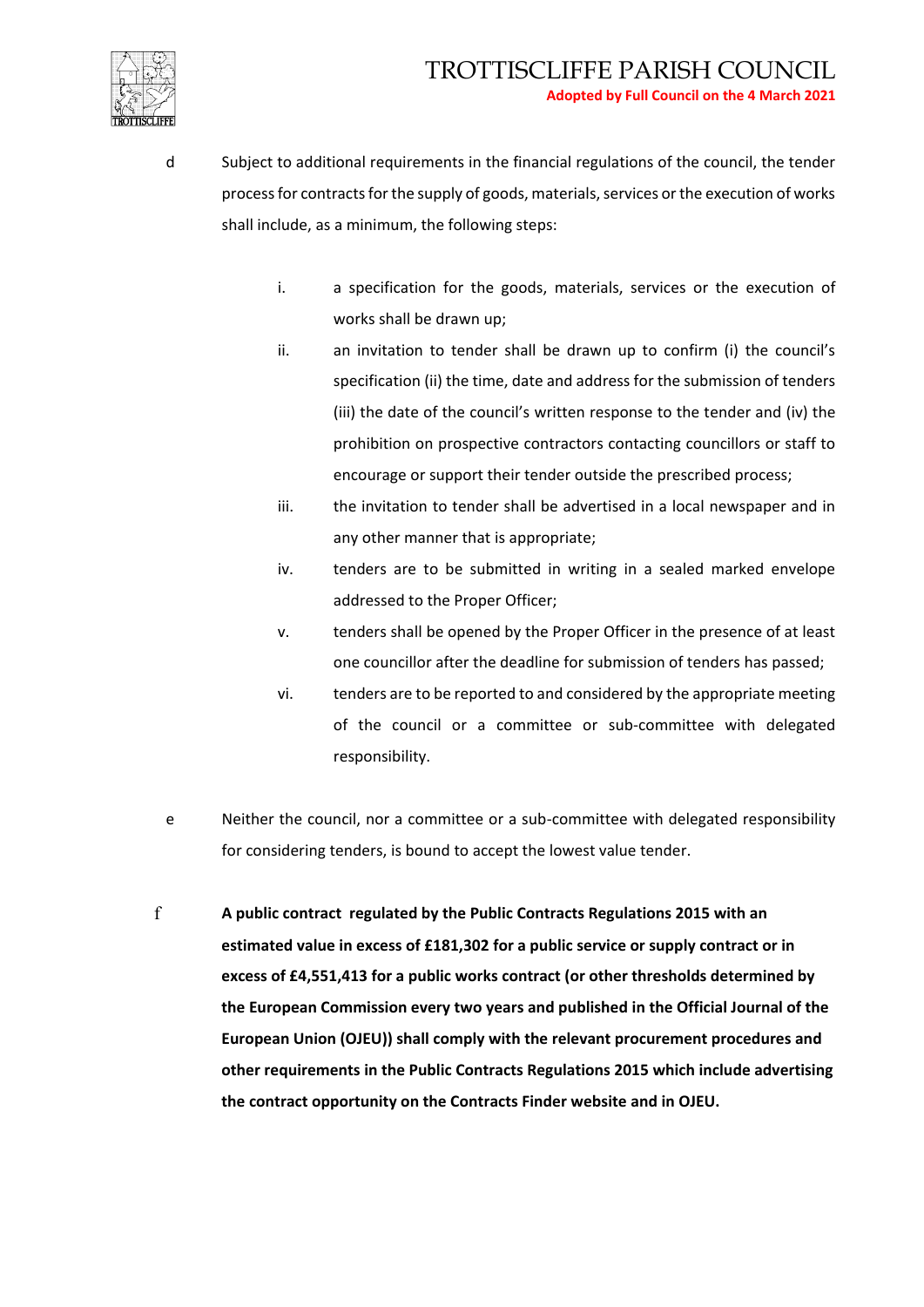

**g A public contract in connection with the supply of gas, heat, electricity, drinking water, transport services, or postal services to the public; or the provision of a port or airport; or the exploration for or extraction of gas, oil or solid fuel with an estimated value in excess of £363,424 for a supply, services or design contract; or in excess of £4,551,413 for a works contract; or £820,370 for a social and other specific services contract (or other thresholds determined by the European Commission every two years and published in OJEU) shall comply with the relevant procurement procedures and other requirements in the Utilities Contracts Regulations 2016.**

## 19. Handling staff matters

- a A matter personal to a member of staff that is being considered by a meeting of council is subject to standing order 11 above.
- b Subject to the council's policy regarding absences from work, the council's most senior member of staff shall notify the chairman of the council or, if he/she is not available, the vice-chairman of the council of absence occasioned by illness or other reason and that person shall report such absence to the council at its next meeting.
- c The chairman of the council or in his absence, the vice-chairman shall upon a resolution conduct a review of the performance and annual appraisal of the work of the employee. The review and appraisal shall be reported in writing and is subject to approval by resolution by the council.
- d Subject to the council's policy regarding the handling of grievance matters, the council's most senior employee shall contact the chairman of council or in his absence, the vicechairman of the council in respect of an informal or formal grievance matter, and this matter shall be reported back and progressed by resolution of the council.
- e Subject to the council's policy regarding the handling of grievance matters, if an informal or formal grievance matter raised by an employee relates to the chairman or vicechairman of the council, this shall be communicated to another member of the council, which shall be reported back and progressed by resolution of council.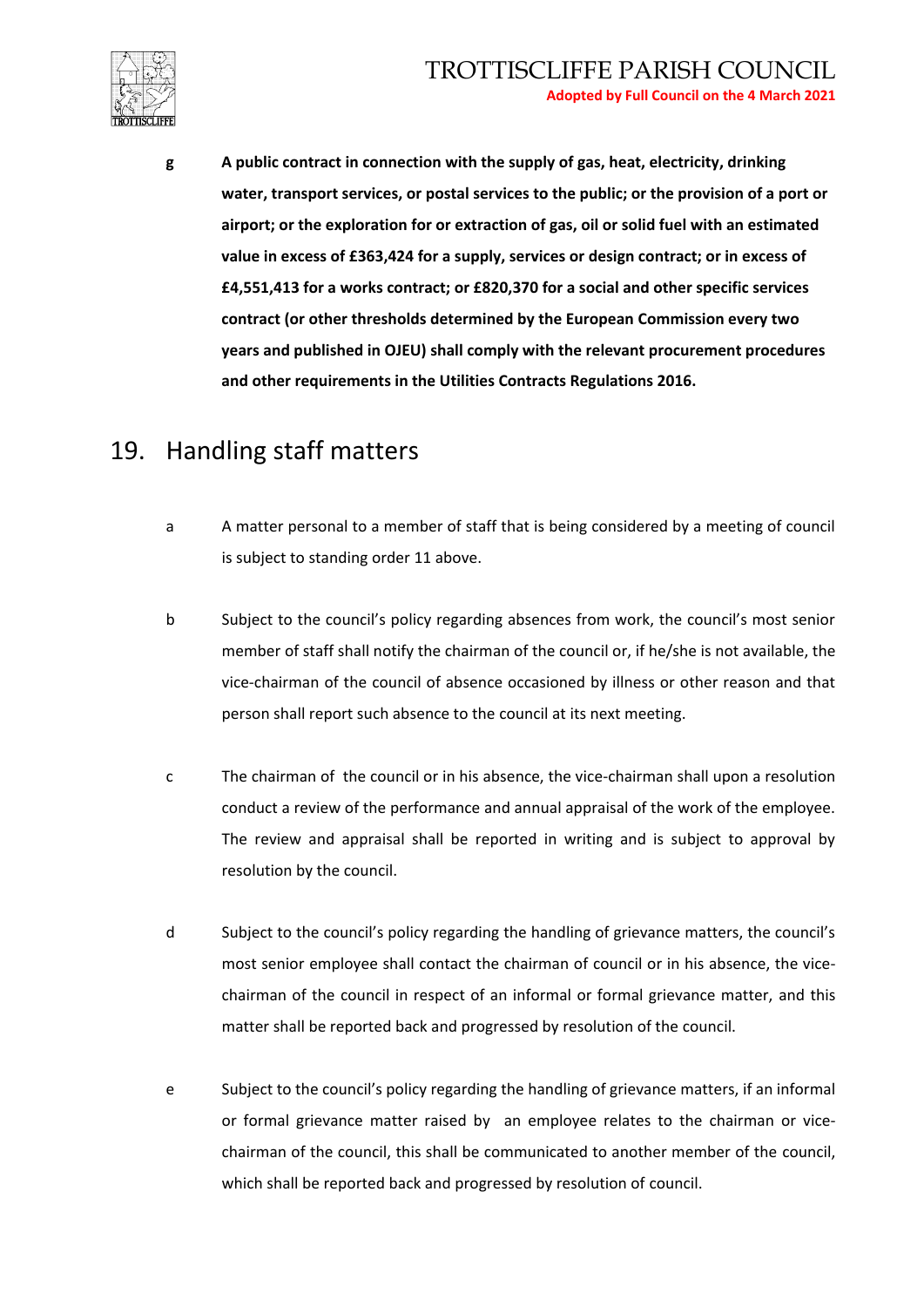

- f Any persons responsible for all or part of the management of staff shall treat the written records of all meetings relating to their performance, capabilities, grievance or disciplinary matters as confidential and secure.
- g Access and means of access by keys and/or computer passwords to records of employment referred to in standing orders 19(f) and (g) above shall be provided only to (post holder) and/or the Chairman of the Council.

## 20. Responsibilities to provide information

*See also standing order 21.*

- **a In accordance with freedom of information legislation, the Council shall publish information in accordance with its publication scheme and respond to requests for information held by the Council.**
- **b [***If gross annual income or expenditure (whichever is higher) does not exceed £25,000***] The Council shall publish information in accordance with the requirements of the Smaller Authorities (Transparency Requirements) (England) Regulations 2015. OR**

**[***If gross annual income or expenditure (whichever is the higher) exceeds £200,000***] The Council, shall publish information in accordance with the requirements of the Local Government (Transparency Requirements) (England) Regulations 2015.**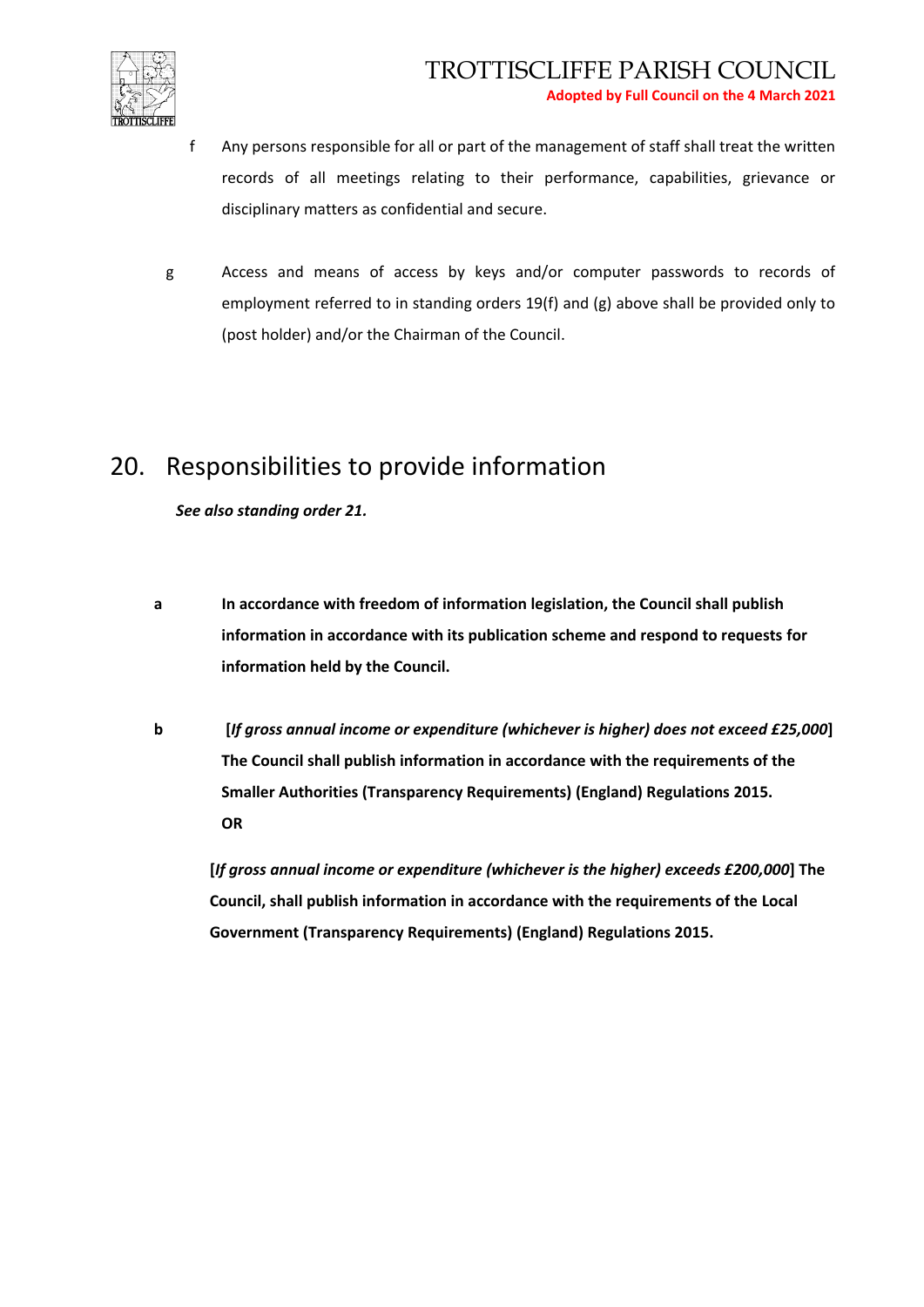

## 21. **Responsibilities under data protection legislation**

- **a The Council may appoint a Data Protection Officer.**
- **b The Council shall have policies and procedures in place to respond to an individual exercising statutory rights concerning his personal data.**
- **c The Council shall have a written policy in place for responding to and managing a personal data breach.**
	- **d The Council shall keep a record of all personal data breaches comprising the facts relating to the personal data breach, its effects and the remedial action taken.**
- **e The Council shall ensure that information communicated in its privacy notice(s) is in an easily accessible and available form and kept up to date.**
- **f The Council shall maintain a written record of its processing activities.**

#### 22. Relations with the press/media

a Requests from the press or other media for an oral or written comment or statement from the Council, its councillors or staff shall be handled in accordance with the Council's policy in respect of dealing with the press and/or other media.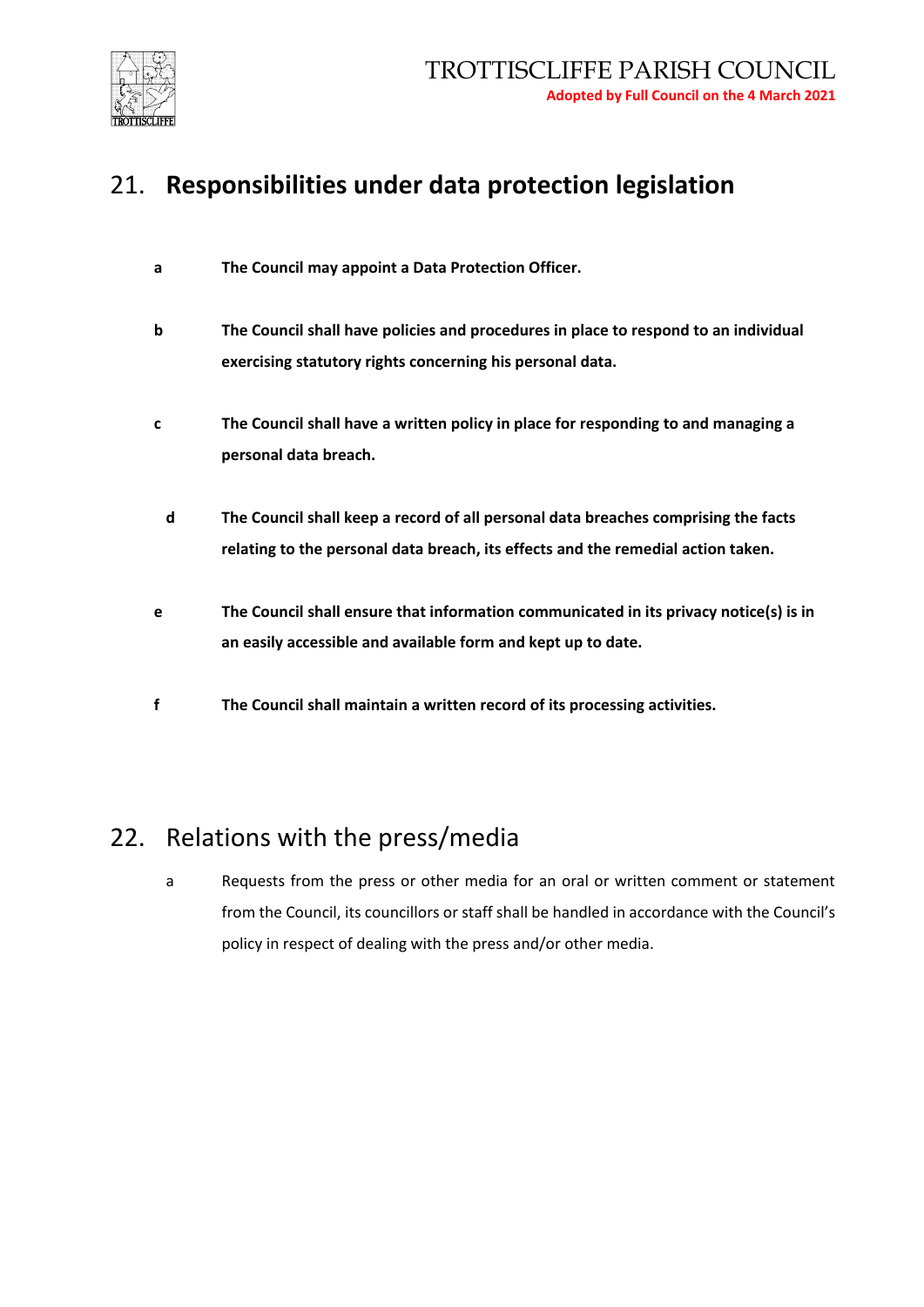

# 22. Execution and sealing of legal deeds

*See also standing orders 15(b)(xii) and (xvii) above.*

- a A legal deed shall not be executed on behalf of the council unless authorised by a resolution.
- b **Subject to standing order 22(a) above, any two councillors may sign, on behalf of the council, any deed required by law and the Proper Officer shall witness their signatures.**

# 23. Communicating with Borough Councillors and County or Councillor

- a An invitation to attend a meeting of the council shall be sent, together with the agenda, to the ward councillor(s) of the Borough Council representing the area of the council.
- b Copies of each letter sent to the Borough Council can be sent to the ward councillor(s) representing the area of the council, the Proper Officer shall determine when such copying is required.

#### 24. Restrictions on councillor activities

a. Unless authorised by a resolution, no councillor shall issue orders, instructions or directions on behalf of the council.